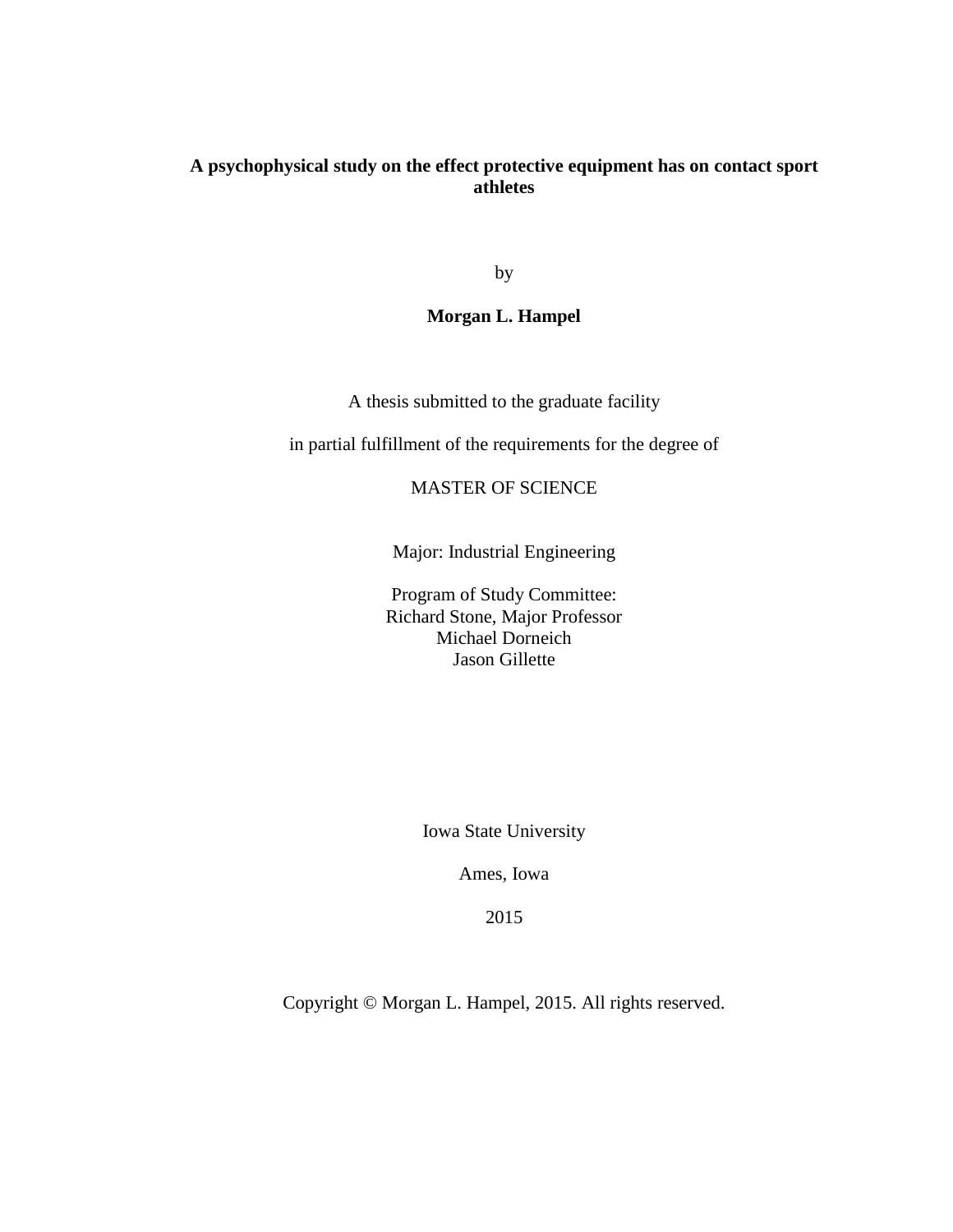# TABLE OF CONTENTS

|                  | iii                              |
|------------------|----------------------------------|
|                  | iv                               |
|                  | V                                |
|                  | vi                               |
|                  | vii                              |
| <b>CHAPTER I</b> | 1                                |
|                  | 1                                |
|                  | 5                                |
| Procedure        | 5<br>6<br>6<br>10<br>10          |
|                  | 13                               |
|                  | 13<br>13<br>14<br>14<br>15<br>15 |
|                  | 17                               |
|                  | 18                               |
|                  | 20                               |
|                  | 21                               |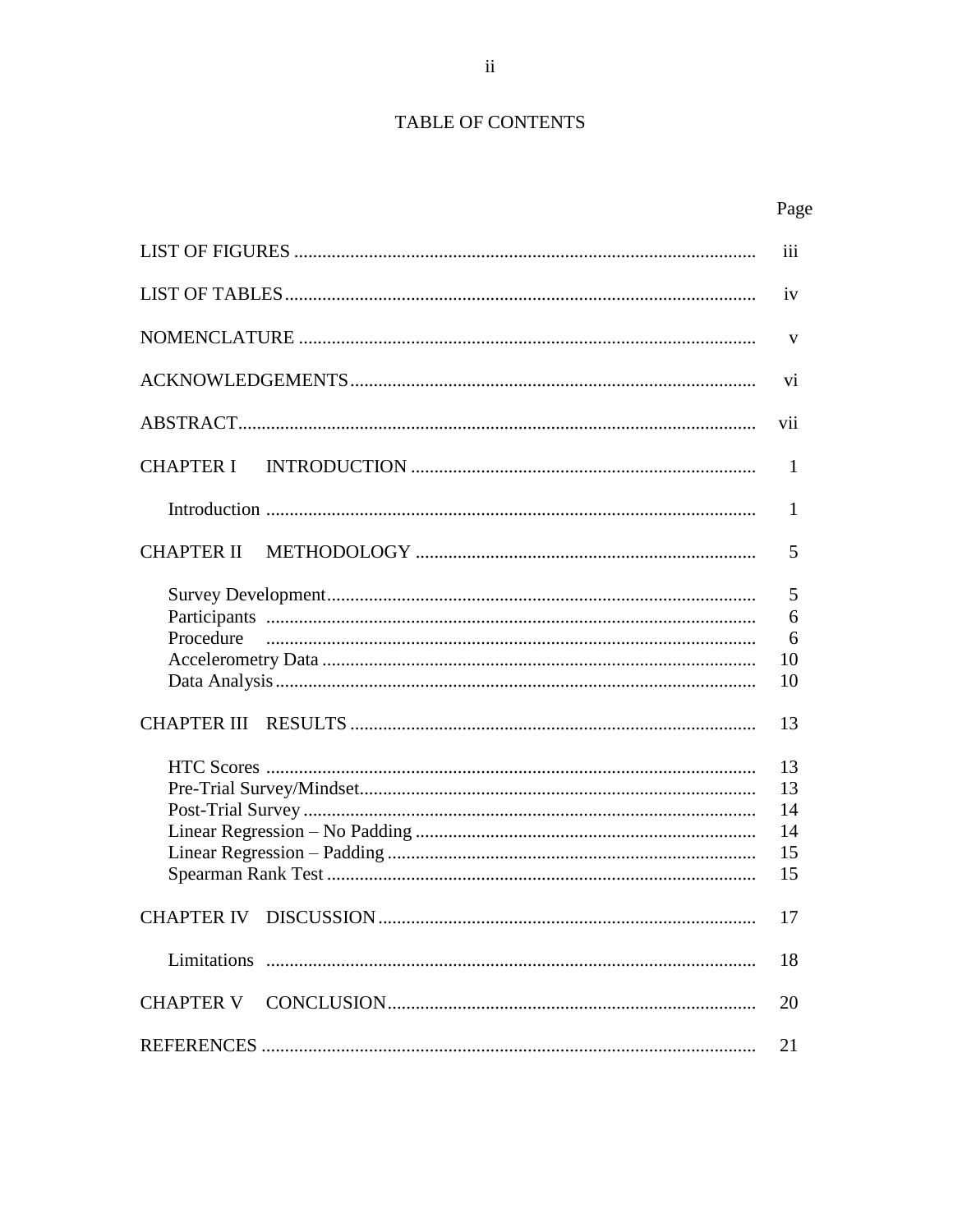# **LIST OF FIGURES**

#### Page **Page**

| Figure 1 Tackling Drill. The "O" designated the starting position of the offensive<br>player, and the "D" designated the starting position of the defender | 6 |
|------------------------------------------------------------------------------------------------------------------------------------------------------------|---|
|                                                                                                                                                            | 8 |
|                                                                                                                                                            | 8 |
|                                                                                                                                                            | 8 |
|                                                                                                                                                            | 8 |
|                                                                                                                                                            | 8 |
|                                                                                                                                                            | 9 |
|                                                                                                                                                            | 9 |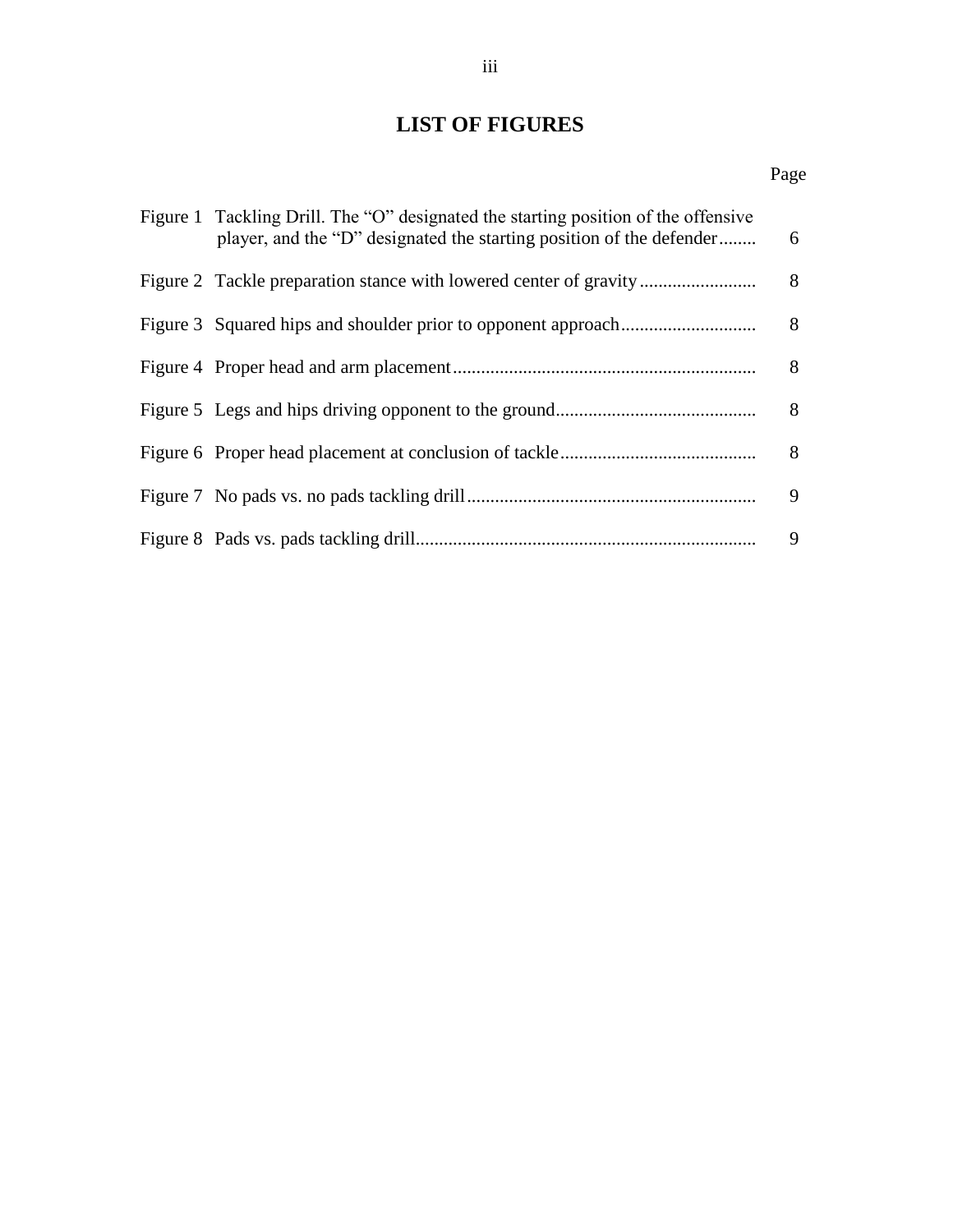# **LIST OF TABLES**

Page **Page**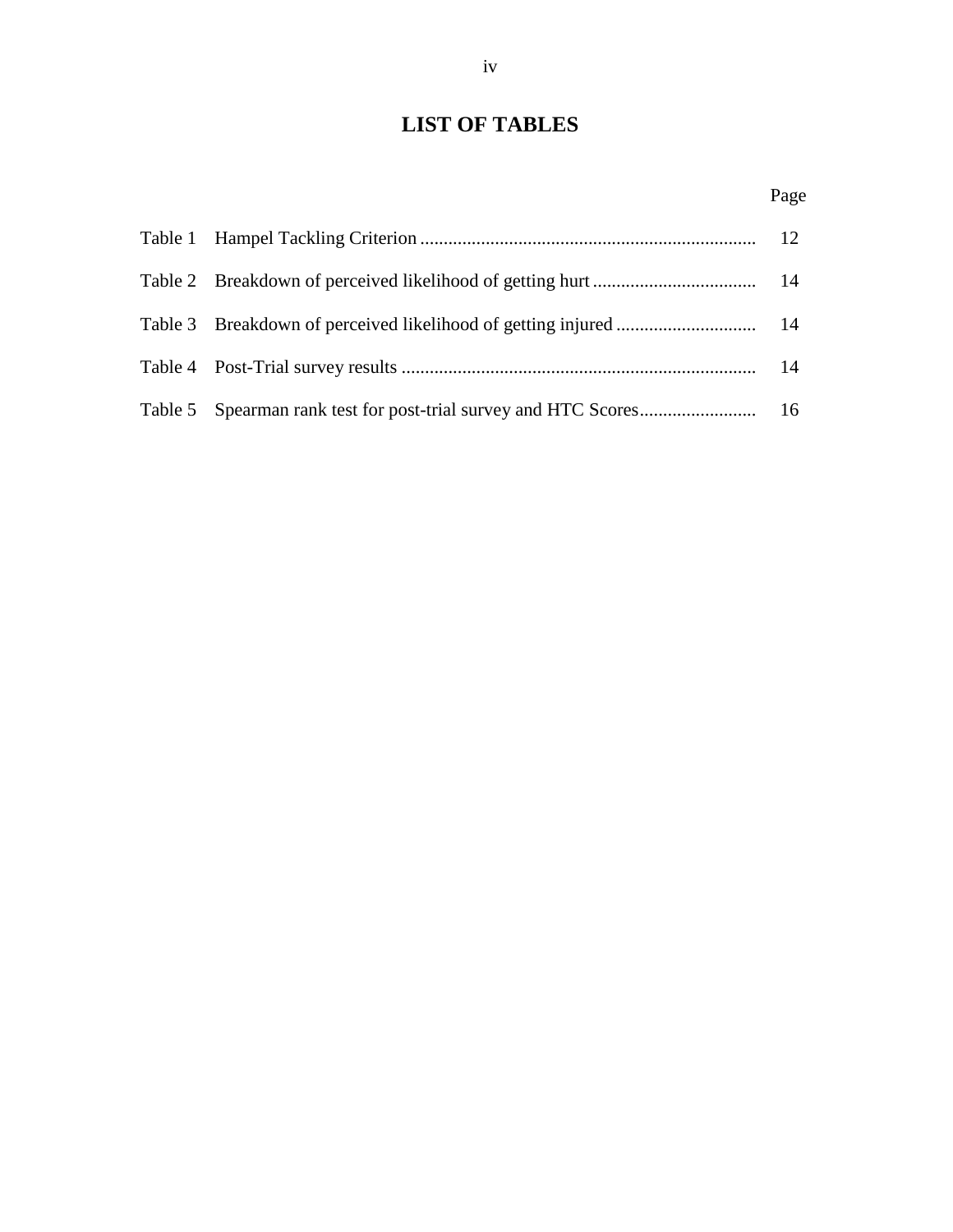# **NOMENCLATURE**

| <b>HTC</b>   | <b>Hampel Tackling Criterion</b>                        |
|--------------|---------------------------------------------------------|
| $(m)$ TBI    | (Mild) Traumatic Brain Injury                           |
| <b>NINDS</b> | National Institute of Neurological Disorders and Stroke |
| <b>NFL</b>   | National Football League                                |
| <b>PCS</b>   | <b>Post-Concussion Syndromes</b>                        |
| <b>SIS</b>   | Second Impact Syndrome                                  |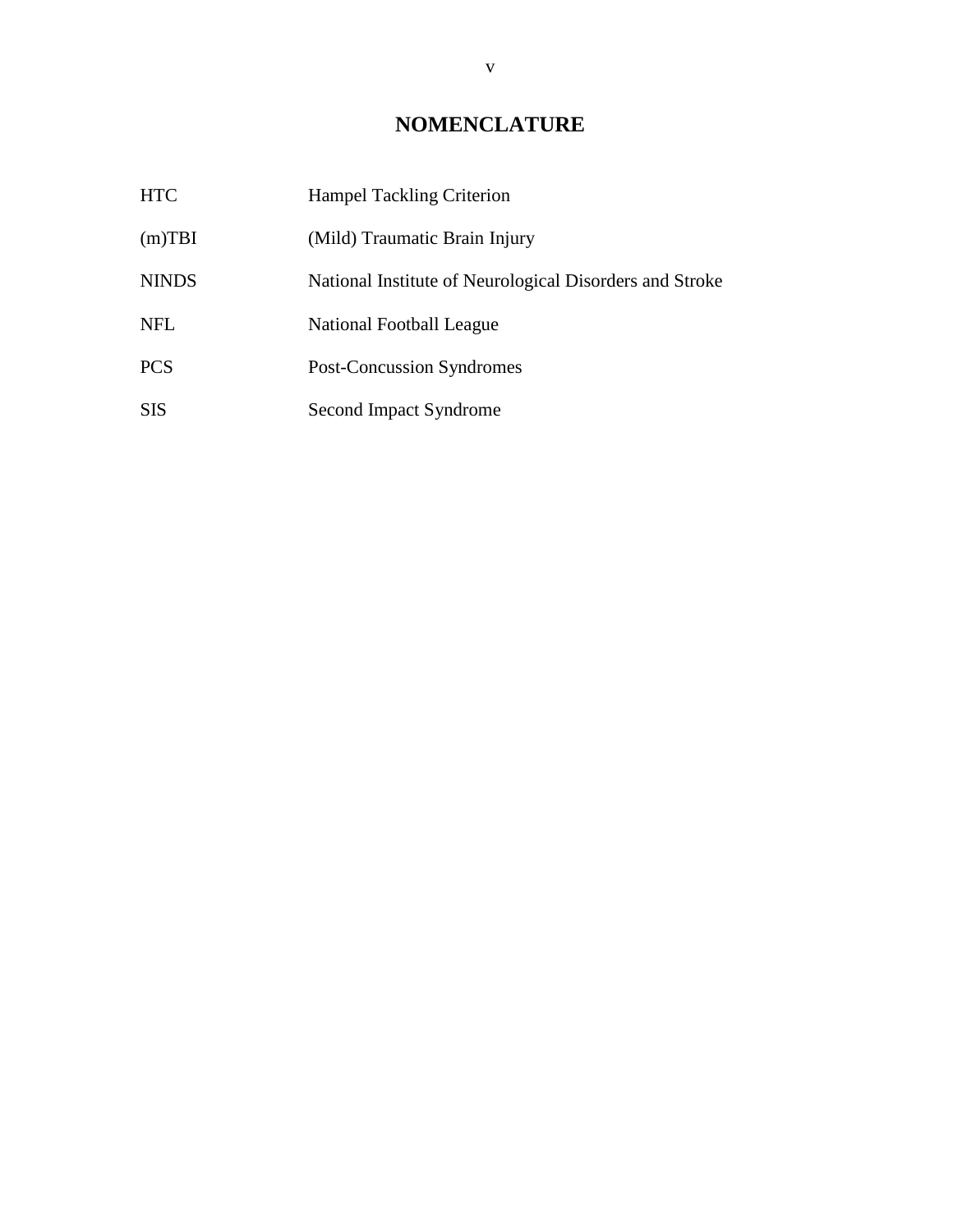#### **ACKNOWLEDGEMENTS**

I would like to take a moment to recognize many of the people that aided and contributed to this research effort supporting the amazing experience I have been fortunate enough to go through in my undergraduate and graduate years at Iowa State University.

First, I want to thank Iowa State University, specifically, the Industrial and Manufacturing Systems Engineering department, its faculty and staff for helping support guide me through my undergraduate and graduate degrees.

I want to thank my committee chair, Dr. Richard Stone, for his relentless effort to mentor me as a student, researcher and as a leader. For without his guidance I would not be where I am at today.

To my committee members Dr. Michael Dorneich, and Dr. Michael Gillette, I also thank for their encouragement and support throughout the course of this research.

I would like to thank Mr. Charley Forey for assisting in all data collection throughout the duration of the study.

In addition, I would like to thank Ames High School located in Ames, Iowa for their generous lending of shoulder pads and helmets, as well as the Iowa State University, University of Northern Iowa, and Des Moines Rugby clubs for allowing their athletes to participate in the study during their season.

Lastly, I would like to thank my family and friends for their unconditional love, support, time, and effort put forth toward my success.

vi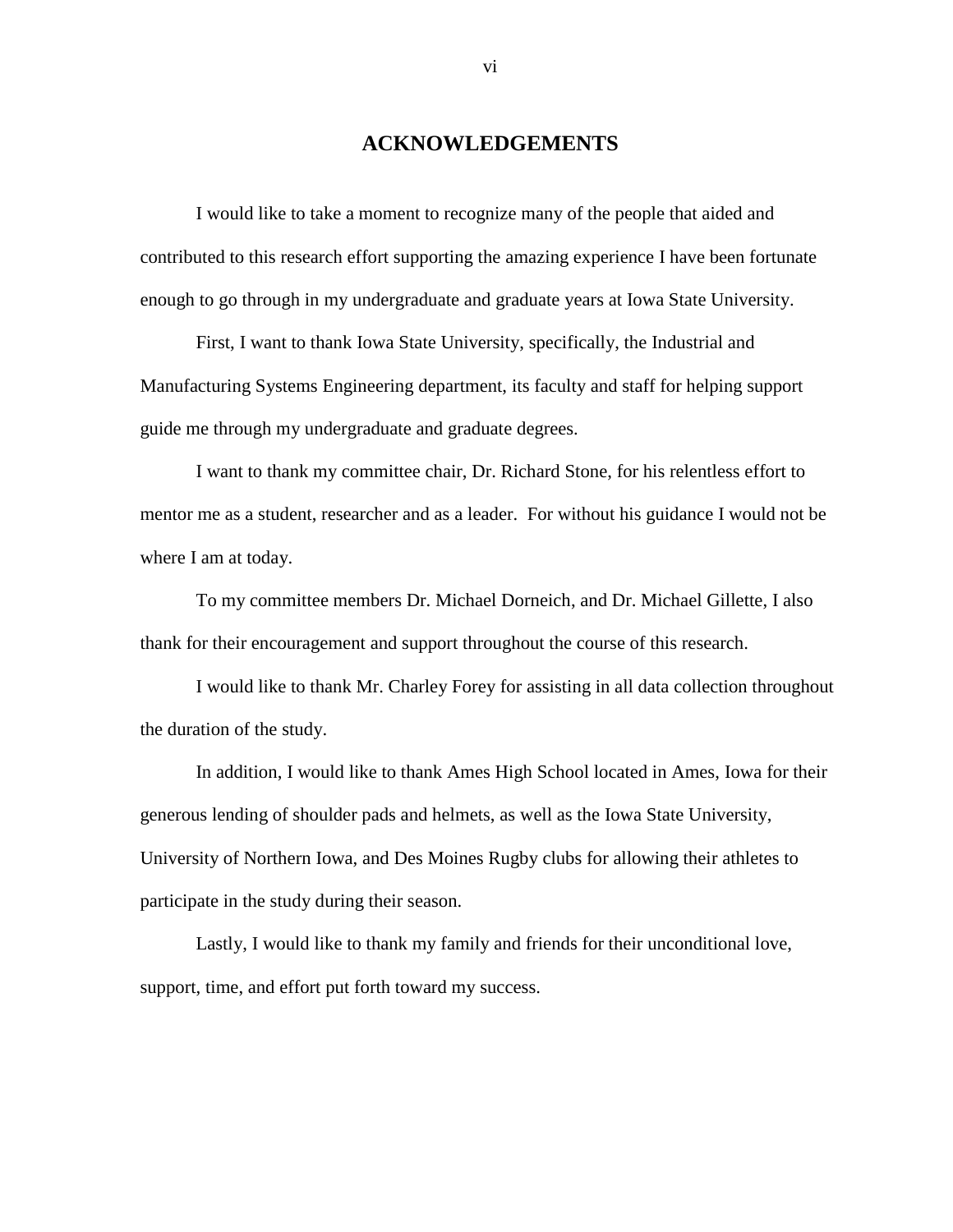## **ABSTRACT**

The objective of this research was to determine if the use of helmet and shoulder pads had an impact on overall tackling form, perceived likelihood of getting hurt or injured, and pain levels throughout the body contact sport athletes (American football and rugby). Relationships between overall tackling form and concussion likelihood will be tested to determine whether or not the utilization of football helmets and shoulder pads have an effect on concussion rates.

Using a qualitative design, 18 male rugby players (18-35 years of age) were used as subjects for tackling drills where overall tackling form was analyzed. Surveys determining perceived likelihood of getting hurt or injured, and pain levels, were administered before and after each set of drills respectively. Content analysis was conducted to determine whether the use of helmets and shoulder pads impacted overall tackling form, perceived likelihood of getting hurt or injured, and pain.

There was a significant difference in the scores for overall tackling form for pads  $(M=5.001, SD=1.099)$  and without pads  $(M=2.516, SD=0.433)$  conditions; t(17) =6.314, p=.0001. Specifically, the results suggest that when an athlete wears padding, their overall tackling form decreases. With regards to mindset, there was not statistical significance in the participants' perceived likelihood on getting hurt or injured and their tackling form. A Spearman Rank Test determined there was a positive correlation (.754 and .708) in head pain experienced in both the padded/non-padded tackles respectively meaning that for both padded/non-padded tackles, as form decreased, pain experienced in the head increased.

This study provides an insight into the negative relationship between the use of shoulder pads and helmets, overall tackling form, and pain experienced in participants' heads

vii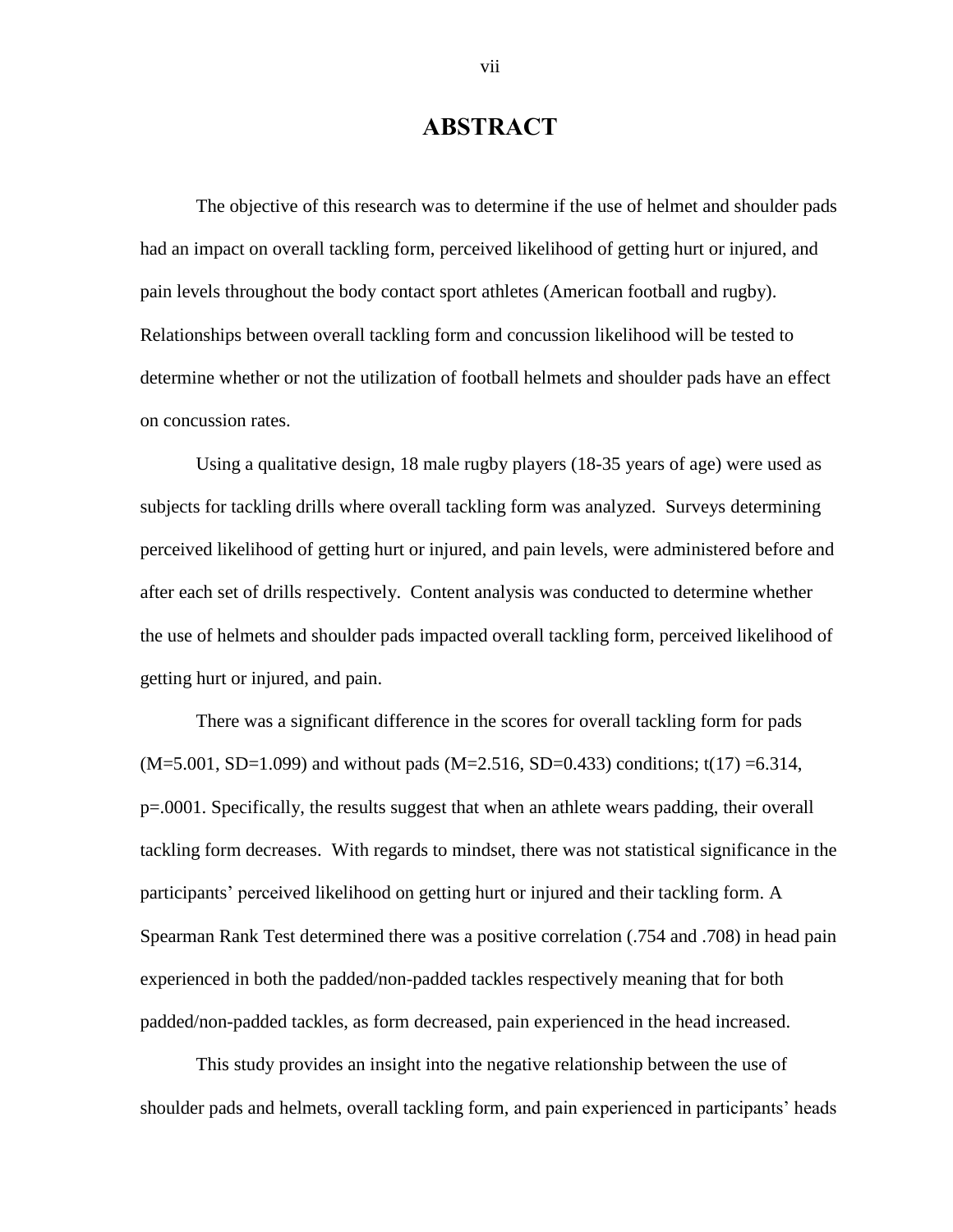for contact sport athletes. It is suggested that removing some protective equipment may improve average tackling form and thus, concussion rates. However, further research needs to be conducted to determine if, what, and how much padding to remove.

# **Keywords**

Rugby; Football; Concussion; Tackling Form; Safety Perception; Injury Research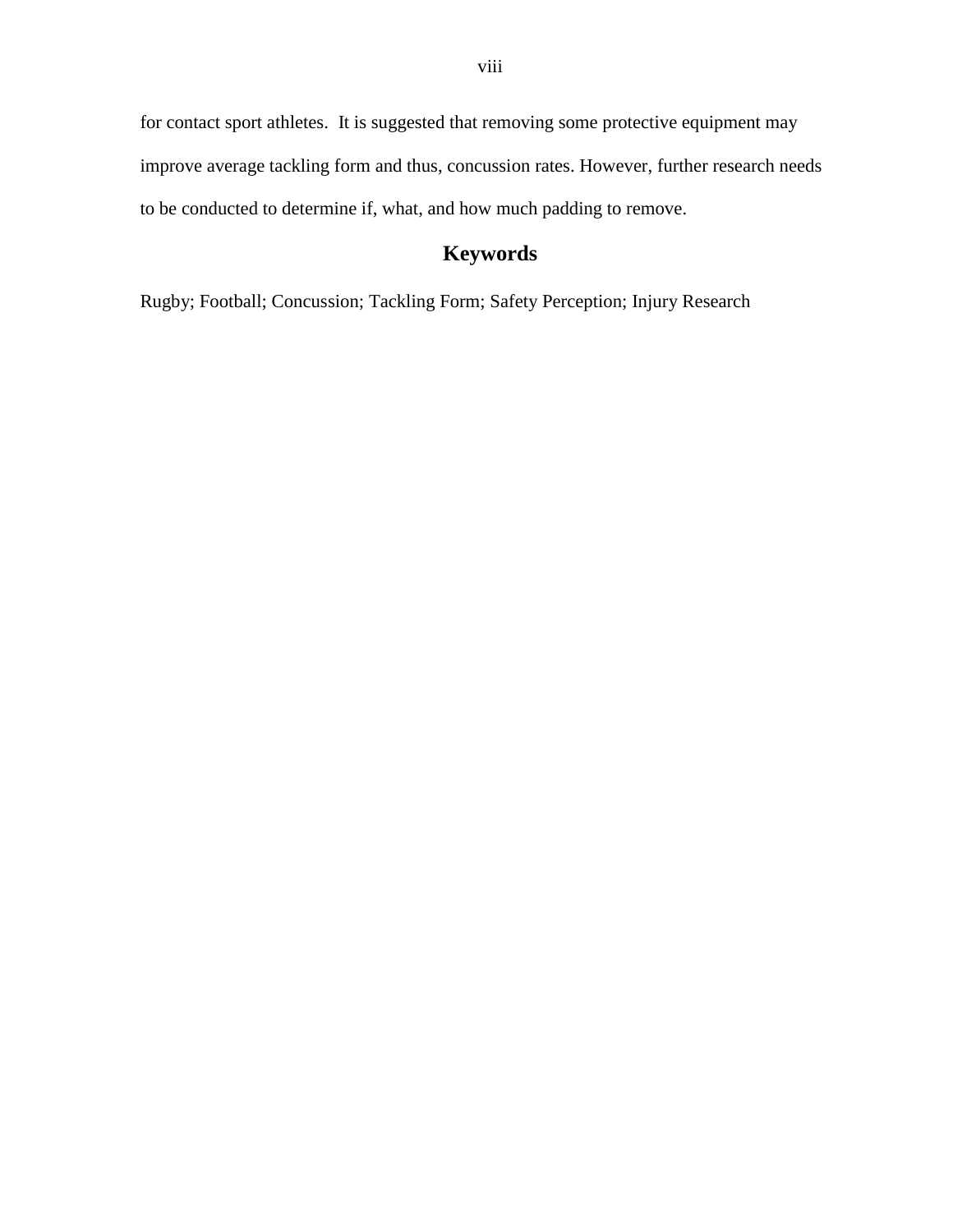### **CHAPTER I: INTRODUCTION**

#### **Introduction**

United States citizens love sports and are willing to pay for the entertainment of watching them. People spend millions of dollars to watch sports for entertainment purposes each year. In 2005, it was estimated that the American sports industry has grown to a staggering \$44 to \$73 billion industry based on aggregate supply and demand (Humphreys  $\&$ Ruseski, 2008). The four largest contributors include football, basketball, baseball and hockey. Football is not only one of the fan favorites to spend money on, but to also participate in. According to a 2012 NCAA study, it was approximated that there are around 1.1 million high school and 70,000 collegiate athletes playing tackle football in the United States (Estimated Probability of Competing in Athletics Beyond the High School Interscholastic Level, 2013).

One of the key attractions that keep fans coming back is the violent aspect of the game. Throughout the course of a game players give and receive many blows to all areas of the body. It is this which keeps so many fans attached to the game, money coming in, and players off the field due to injury. Recently, the National Football League (NFL) has been trying to balance this give and take relationship by figuring out ways to reduce injury rates without losing traction with their revenue intake. The main focus on the injury reduction side is head injuries, specifically concussions and traumatic brain injuries. A concussion can be caused by a bump, blow, or jolt to the head, or any hit that causes cranial whiplash (Concussion in Sports, 2013). According to the United State Center for Disease Control, an estimated 1.7 million people sustain a traumatic brain injury annually; of which 52,000 die (Faul, Xu, Wald  $&$  Coronado, 2010). The issue with concussions is the long term health of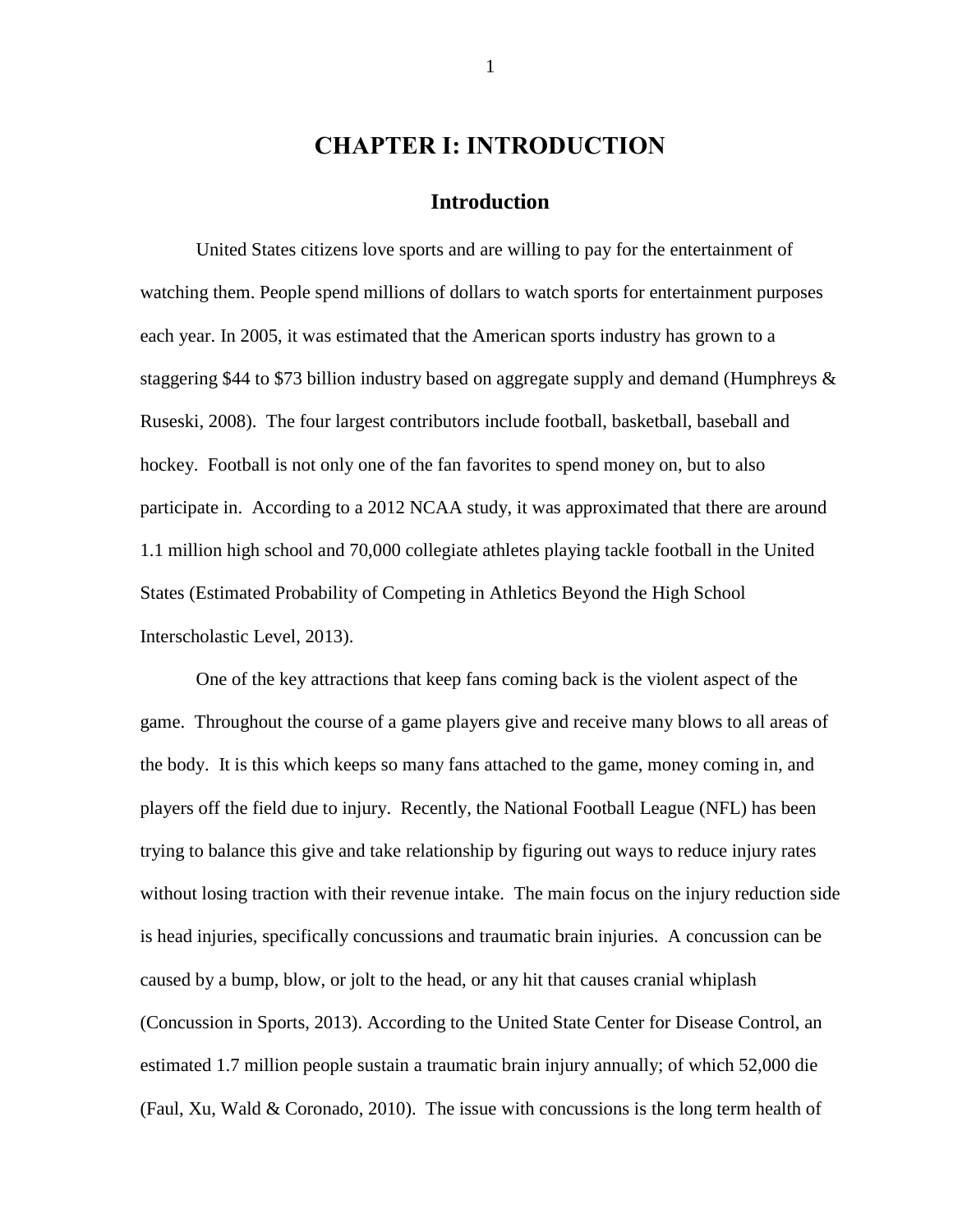the victim since traumatic brain injuries can cause epilepsy and increase the risk of developing Alzheimer's disease, Parkinson's disease, and more (National Institute of Neurological Disorders and Stroke (NINDS), 2002, Kontos, Collins, & Russo, 2004). After athletes have sustained their first concussion they become significantly more vulnerable to obtaining second impact (SIS) and post-concussion syndromes (PCS) which increases their likelihood for the neurological diseases previously mentioned (Kontos et al., 2004). Claims stating youth football is dangerous for children have begun to create speculation about whether or not children should even be allowed to play (Kontos, Elbin, Fazio-Sumrock, Burkhart, Swindell, Maroon, & Collins, 2013). This endangerment is not only threatening to youth football, but to the well-being of the sport itself. Many think that if the rising concussion rate is not reduced within the sport, it could potentially lead to the end of football. In 2005, the National Collegiate Athletic Association Injury Surveillance System released statistics showing that per 1000 collegiate athlete exposures there were 3.02 concussions (Gessel, Fields, Collins, Dick, & Comstock, 2007). This number is nearly 40% larger than girls' volleyball, which came in second place with a concussion rate of 1.80 per 1000 exposures (Gessel et al., 2007). In a study by Powell (1999) comparing the number of mild traumatic brain injuries (mTBIs) between football, baseball, basketball, soccer and wrestling; football athletes made up 63.4% (773 total) of reported mTBIs across all five sports. In addition, when comparing strictly collision sports, football, hockey, and rugby; football still had the highest rate of concussions with rates between 4% (Powell & Barber-Foss, 1999) and 6% (McCrea et al., 1998) in an average year of exposure (Kontos et al., 2004).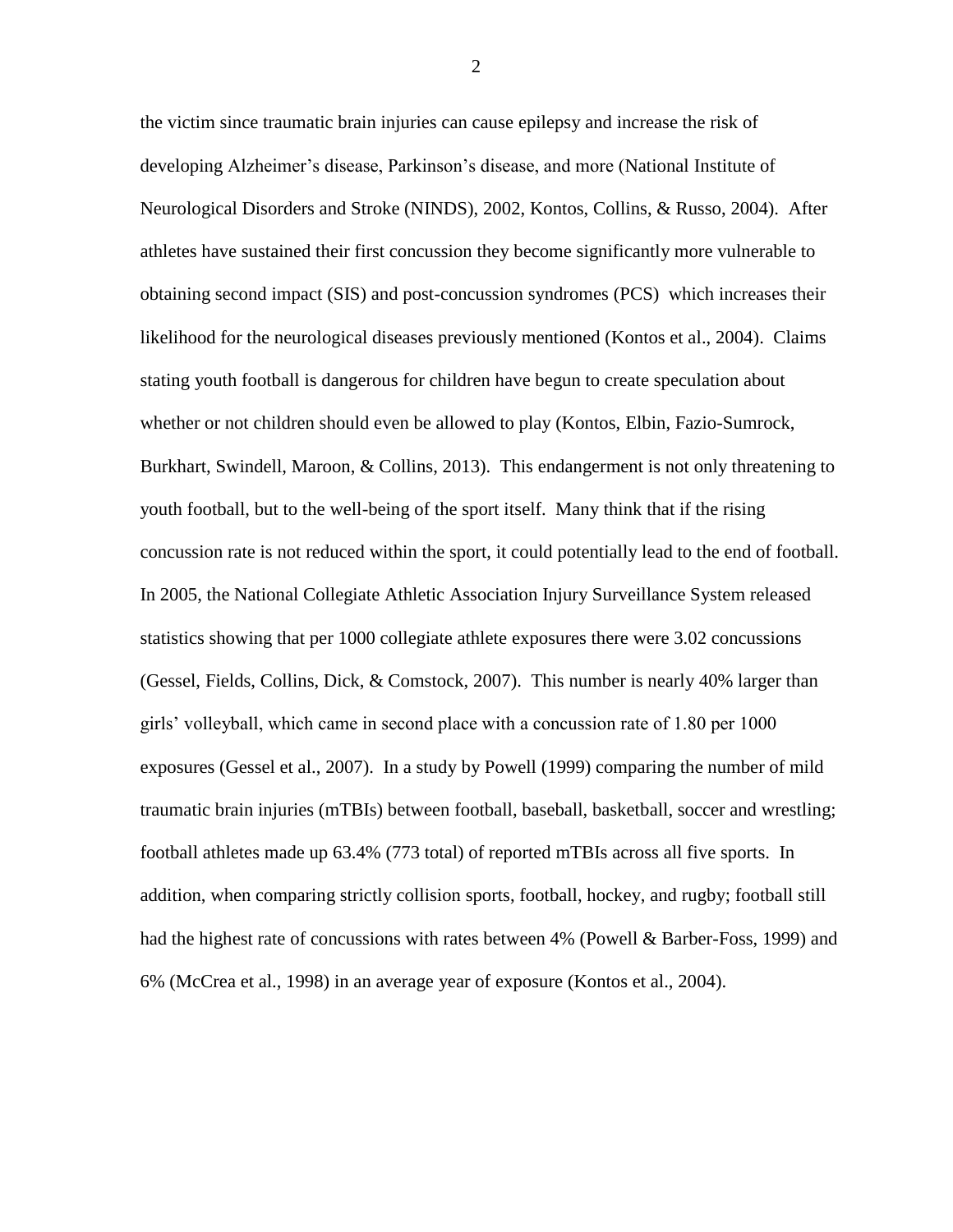To combat the high concussion rates, the NFL has implemented many rule changes to lower the amount of exposures per game, as well as creating rules for penalizing players for certain styles of hits, in hopes that the rate decreases. In addition, the NFL has also issued a \$10 million incentive program back in 2013 aimed at finding better shock absorbent materials for helmets in addition to other methods or means to protect players' brains from concussions (Mihonces, 2013). As the push for newer and better technologies continues to be a main goal for the NFL, not much research has been done in determining what would happen if the sport took a step backwards in terms of helmet technology.

According to McIntosh & McCrory (2005), "helmets and other devices have been shown to reduce the risk of severe head and facial injury, but current designs appear to make little difference to rates of concussion." This quote clearly shows that one of the primary benefits within the evolution of football helmets was not even tied to what is believed by many to be the main purpose – concussions. It seems to be that helmets have done a tremendous job of reducing lacerations, gouges, and crush injuries, but little with concussions. This study takes a stance against a common trend of assuming that new technologies and better materials will be the best way to reduce concussion rates. By analyzing correlations in pain, perceived likelihood of getting hurt or injured, and overall tackling form (dependent variables), with and without the use of helmet and shoulder pads (independent variable), conclusions can be drawn to determine whether protective gear encourages players to trust equipment for protection rather than proper tackling form.

The theory behind the utilization of rugby players instead of football players is that shoulder pads and helmets could negatively impact the athletes' mindset, tackling form, and thus, overall likelihood of a concussion. Rugby players are taught how to tackle without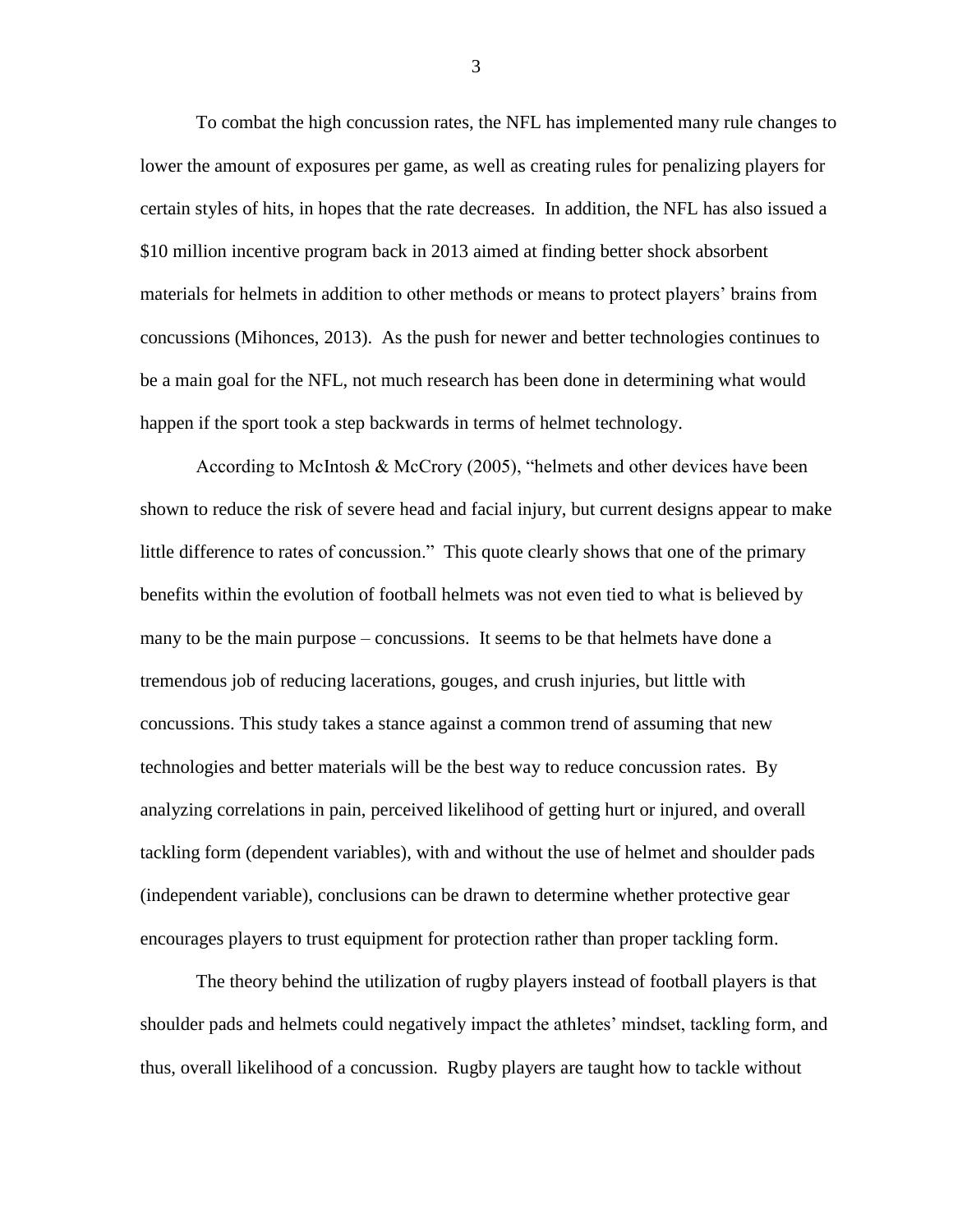pads which allows the investigation to test if increasing the amount of protection will encourage athletes to stray from their known tackling form. Despite the many differences between the sports, the overall tackling concepts taught in both football and rugby are similar enough where they can be compared fairly. In an interview of Keven Mealamu (professional rugby player for the New Zealand All-Blacks) and Stephen Paea (professional football player for the Chicago Bears) (2014), the two were asked to discuss some similarities and differences between their respective sports. At one point, Mealamu was asked about how he was trained to tackle. In his response he explains,

*"So a lot of our tackling depends on proper footwork, to set up a good shoulder tackle. In rugby you're taught to put your head on the [ball carrier's] right side and get a good shoulder on them, which also helps from a safety point of view."*

His explanation is on target with how many football players are taught how to tackle. According to USA Football Heads-Up Tackling (2010), the United States' national initiative to make the sport safer explains how a proper tackle is performed by having the shoulder as the point of contact with the head to the side and away from contact. It is evident that the two sports teach their athletes how to tackle in a very similar manner but it appears to be that football players stray from what is taught in full contact settings more so than rugby.

Currently, there has been no literature that shows how the perceived likelihood of getting hurt or injured and the use of padding/no padding affects overall tackling form of a contact sport athlete. The goal of this study is to add to the pool of concussion mitigation research, to show that potentially the answer to reducing the amount of concussions is by taking a step backwards, not forward.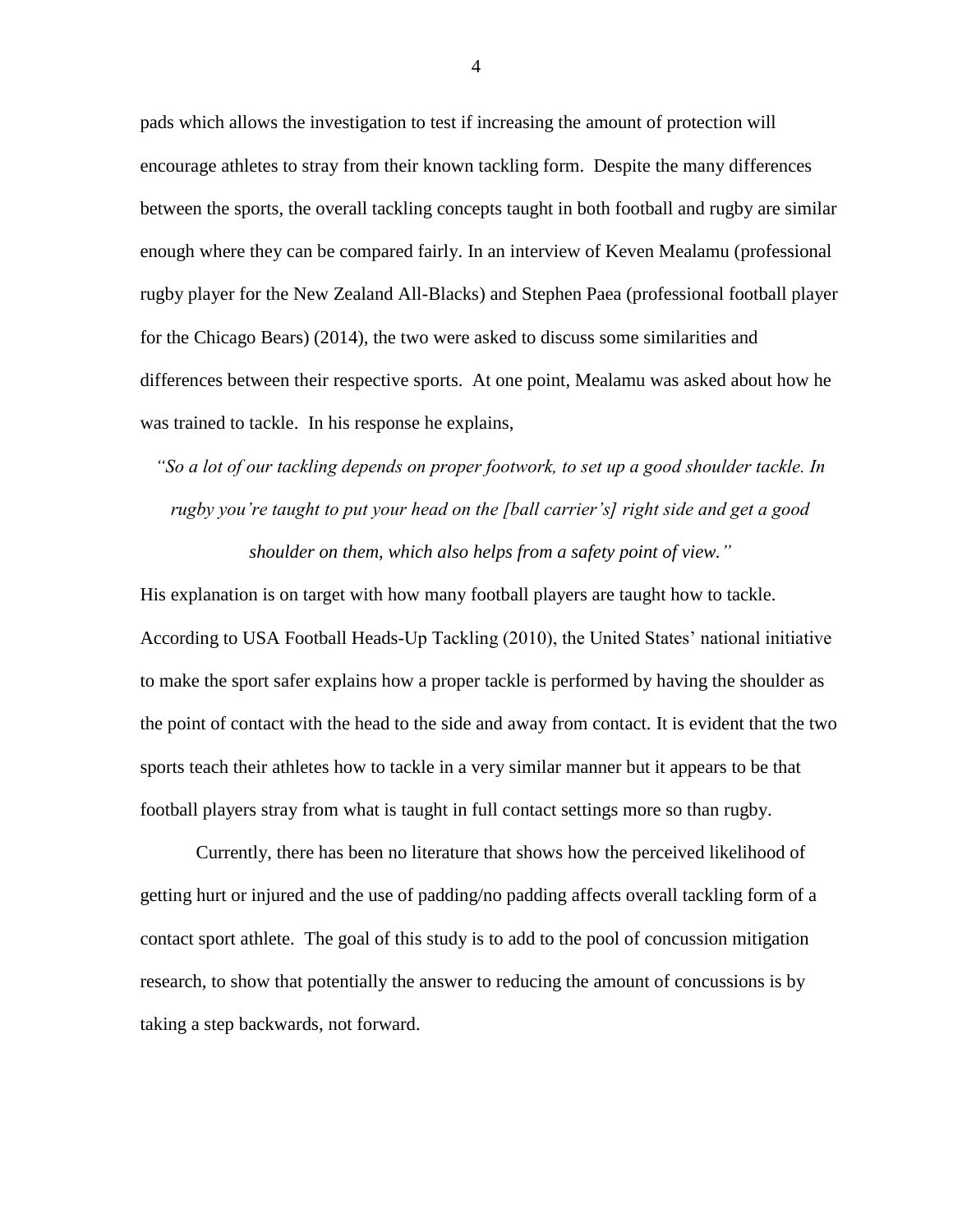# **CHAPTER II: METHODOLOGY**

#### **Survey Development**

Three surveys were used in this study. The first survey was the Demographics Survey which determined each participants age, weight, height, gender, years of experience, whether or not they had any heart or blood pressure conditions, and if they had a surgically fitted heart pacemaker or automatic defibrillator.

The second survey (known as the "Pre-Trial Survey) was for the determination of the player's mindset before each drill was set to begin. The survey asked four questions that were used to judge how tentative each player was before going into the drill. All participating athletes ranked their answer to each question on a scale of one to five (one being impossible, and five being guaranteed). The four questions that participants were asked for the Pre-Trial Survey were:

- 1. What do you think the odds are of you getting hurt (requiring little to no medical attention and missing hours/few days) from playing in today's game?
- 2. What do you think the odds are of you getting injured (requiring medical attention and missing weeks/months) from playing in today's game?
- 3. What do you think the odds are of you hurting (requiring little to no medical attention and missing hours/few days) someone else from playing in today's game?
- 4. What do you think the odds are of you injuring (requiring medical attention and missing weeks/months) someone else from playing in today's game?

The third survey (known as the "Post-Trial Survey) was used to determine what areas of the body were in pain. The body parts in question were: head, shoulder, chest, elbow, wrist, hips, thigh, knees, claves, ankles, foot and also two options for listing other body parts that may have been in pain. The pain scale went from 0 to 10, where 0 represented "not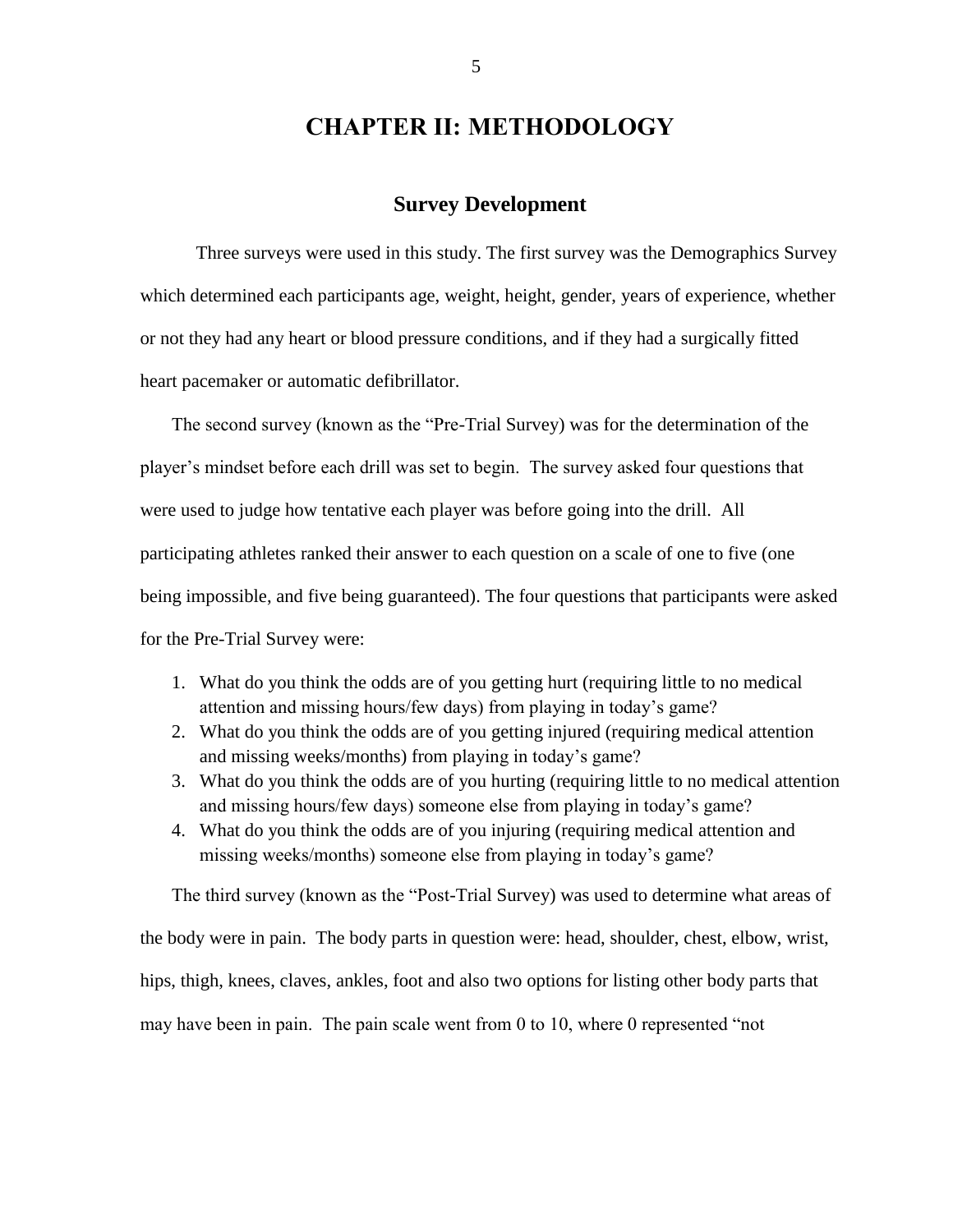consciously aware of any sensation" and 10 represented "unbearable pain that makes activation impossible."

#### **Participants**

In order to have participated in this study, each subject must have been at least 18 years old with one or more years of rugby experience. This was required to help minimize the chances of a participant getting injured due to inadequate knowledge of how the game is played and improper tackling form. A total of eighteen participants total (nine separate matchups) were used from the Iowa State University, University of Northern Iowa, and Des Moines Rugby Clubs. Participants ranged from ages 18 to 35. Total experience ranged from 1 to 9 years. As this is the first study of its kind, the sample size seems to be sufficient with the expectation that future studies will explore the Hampel Tackling Criterion's (HTC) validity over a period of time with a larger sample.

#### **Procedure**

Each data collection period consisted of two sections. Both sections of each match up consisted of a rugby drill that was set up and played the exact way a real rugby drill would be

practiced. The rugby drill being referenced is one that involves one ball carrier and one defender (often referred to as a One-on-One Simulation). The drill was a live tackling situation that pitted a ball carrier against a tackler. It was the ball carrier's objective to score the ball, and was the tackler's objective to prevent it (See **Figure 1**). Each player



**Figure 1: Tackling Drill. The "O" designated the starting position of the offensive player, and the "D" designated the starting position of the defender**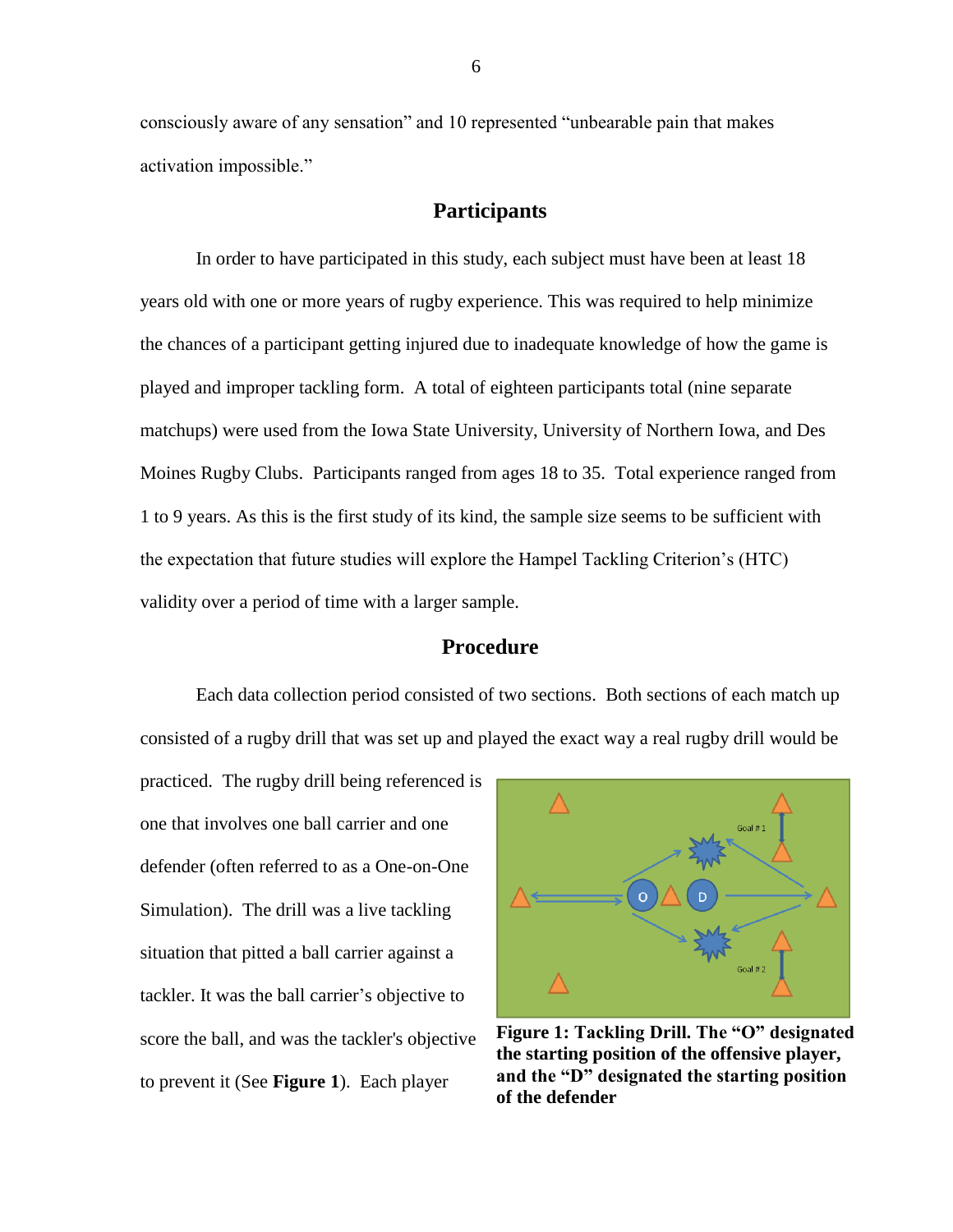stood at the center of the designated drill area with their backs to each other. Once the drill commenced they ran to the cone directly in front of them, turned around and then returned towards each other. The offensive player would then make a cut towards one of two goals that were positioned on the defenders side of the designated area. The purpose of having two separate goals was to keep the defensive player honest by not allowing them to know which direction the offensive player would choose.

Prior to the beginning of the first data collection set, participants read and signed the informed consent form. Then, they were given the Demographics Survey in which they were asked their age, height, weight, gender, the number of years of experience they have playing rugby, and whether or not they have heart or blood pressure conditions, surgically fitted heart pacemakers, or automatic defibrillators. This knowledge was used to verify that each participate was eligible to participate. Following this, the subjects then put on their rugby attire, and warmed up by performing whatever drills they usually performed before their own rugby matches. Following this was the tackling familiarization sheet that all participants had to read. This sheet was composed with the help of a former Iowa State University Rugby captain and president which helped outline the basic steps required to complete a tackle with proper form. The purpose of this was to ensure that all participants know and agreed to perform a proper tackle. The key points addressed were the position of the hips, shoulders, arms, and head throughout the drill as seen in **Figures 2, 3, 4, 5, and 6**.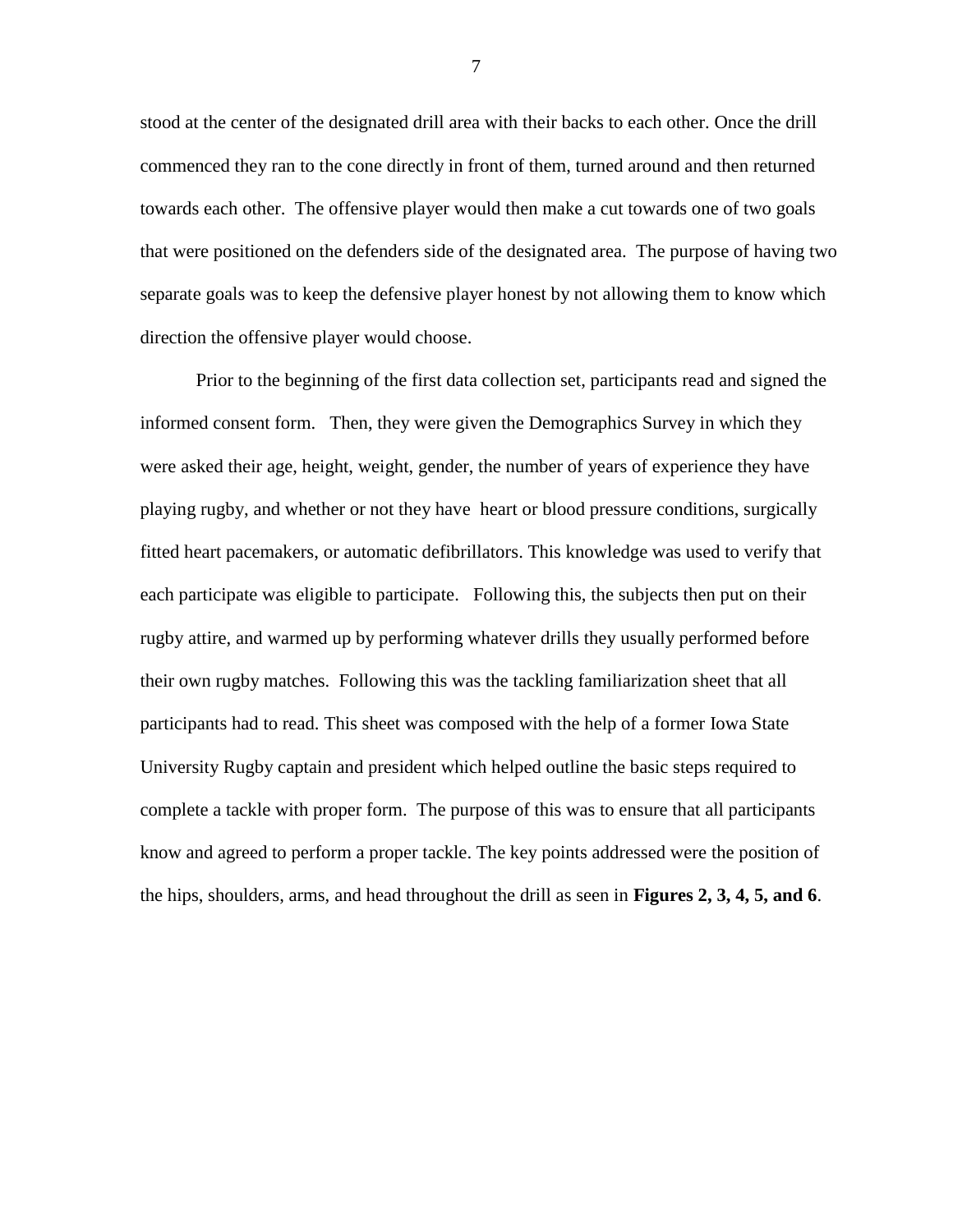

**Figure 2: Tackle preparation stance with lowered center of gravity**



**Figure 3: Squared hips and shoulder prior to opponent approach**



**Figure 4: Proper head and arm** 



**Figure 5: Legs and hips driving opponent to the ground**



**Figure 6: Proper head placement at conclusion of tackle**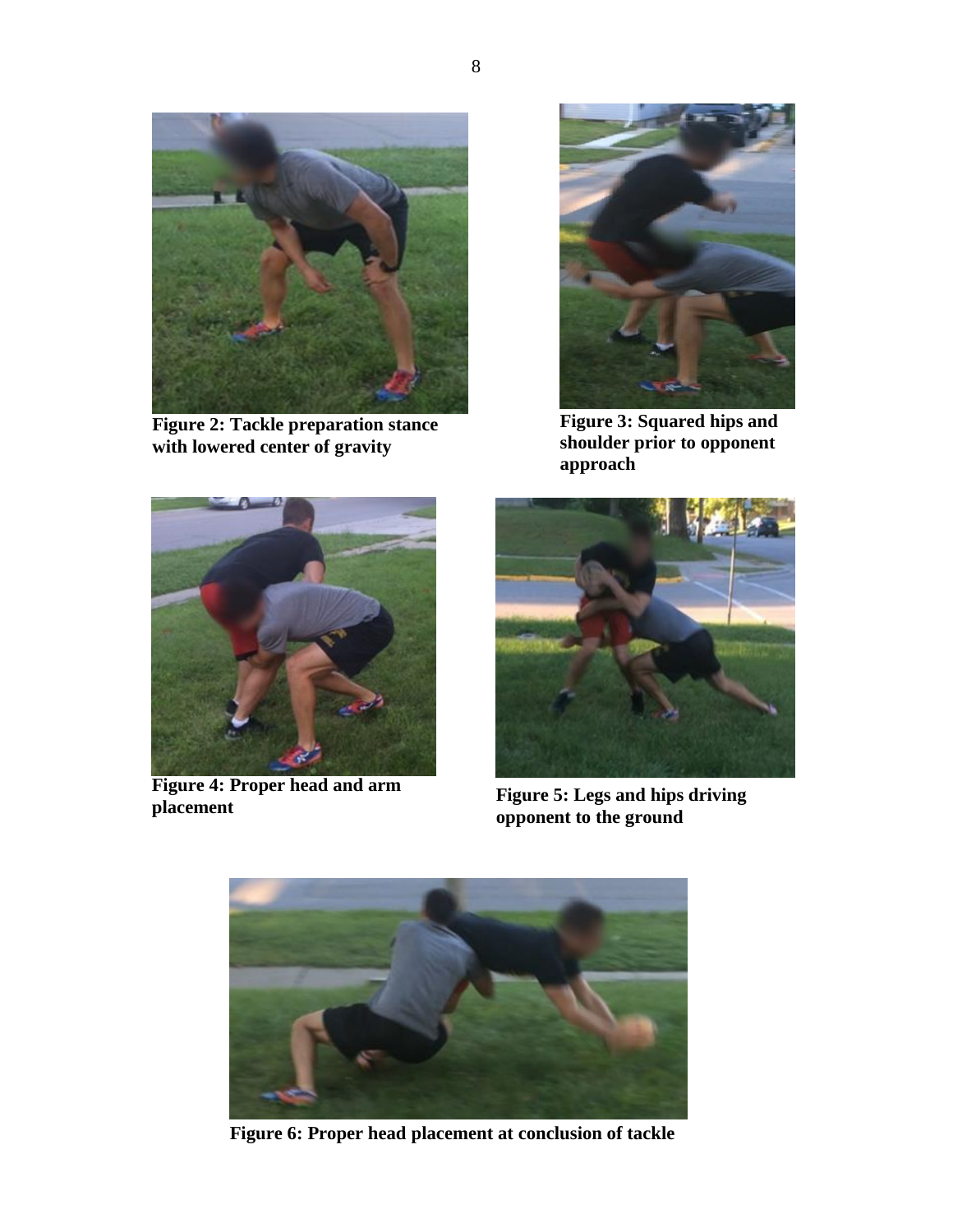Right before the drill was set to begin; the players took the Pre-Trial Safety Survey which asked them about their perceived likelihood of getting hurt or injured. The first section called for the two athletes to be wearing a helmet and shoulder pads or not. Every match up alternated whether the first section will be performed with or without pads. Participants were involved in twenty total tackles (ten tackles per section x two sections): five tackles with pads, five tackles without pads, five being tackled with pads, and 5 being tackled without pads. Examples of athletes performing padded and non-padded tackles can be seen in **Figures 7 and 8.**



**Figure 2: No pads vs. no pads tackling drill**



**Figure 3: Pads vs. pads tackling drill**

Also, during each rugby drill, cameras were set up watching from each side of the drill. At the end of each drill, each participant was instructed to fill out a subjective Post-Trial Survey which rated pain in their shoulder, elbow, wrist, head, legs, and any other additional body part they experienced pain. The second section of data collection was ran the same way as the first meeting except each player was wearing the opposite of what was worn in the first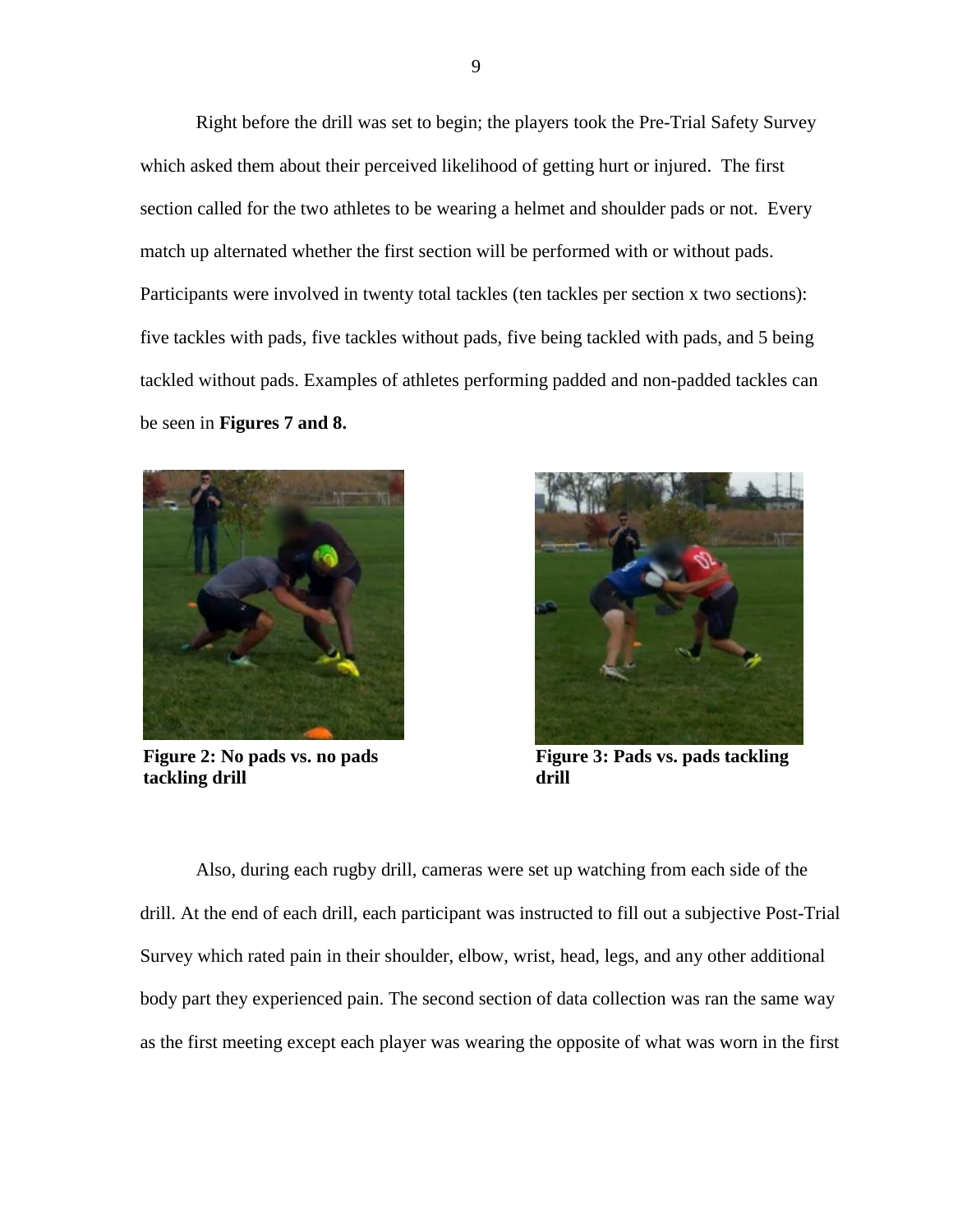section. If pads were worn for the first section, then no pads will be worn for the second (and vice versa).

Initial contact was made with athletes of each club via email detailing the intent and aim of the study. If they agreed to participate, all surveys were administered during data collection between the sets of drills. All procedures were approved by Institutional Review Board (IRB) at Iowa State University.

#### **Accelerometry Data**

During data collection, each athlete was given a Zephyr™ Bioharness (the Bioharness) to record accelerometry data. The purpose behind this was to compare and contrast the levels of acceleration given and received from a tackle with and without pads. The data was to be analyzed with OmniSense, a software provided by Zephyr™. The Bioharness works by recording and saving data directly to itself. The data can be viewed live through the OmniSense Software through a Bluetooth connection. To protect both Bioharnesses, padding was placed with Velcro around the transmitting point of the Bioharness. Unfortunately, all of the accelerometry data had to be discarded due to inadequate connection while at the testing field which provided unreliable data.

#### **Data Analysis**

To evaluate the overall form of each tackle, the Hampel Tackling Criterion (HTC) was used (Hampel & Stone, 2014). The HTC is the only known subjective measurement that analyzes and assists in injury and brain injury likelihood based on overall tackling form. The HTC is broken up into two main groups: Striking Player, and Struck Player. The Striking Player group is based off of the tackling player with the player being tackled represented by the Struck Player group. Beneath the Striking Player and Struck Player categories are four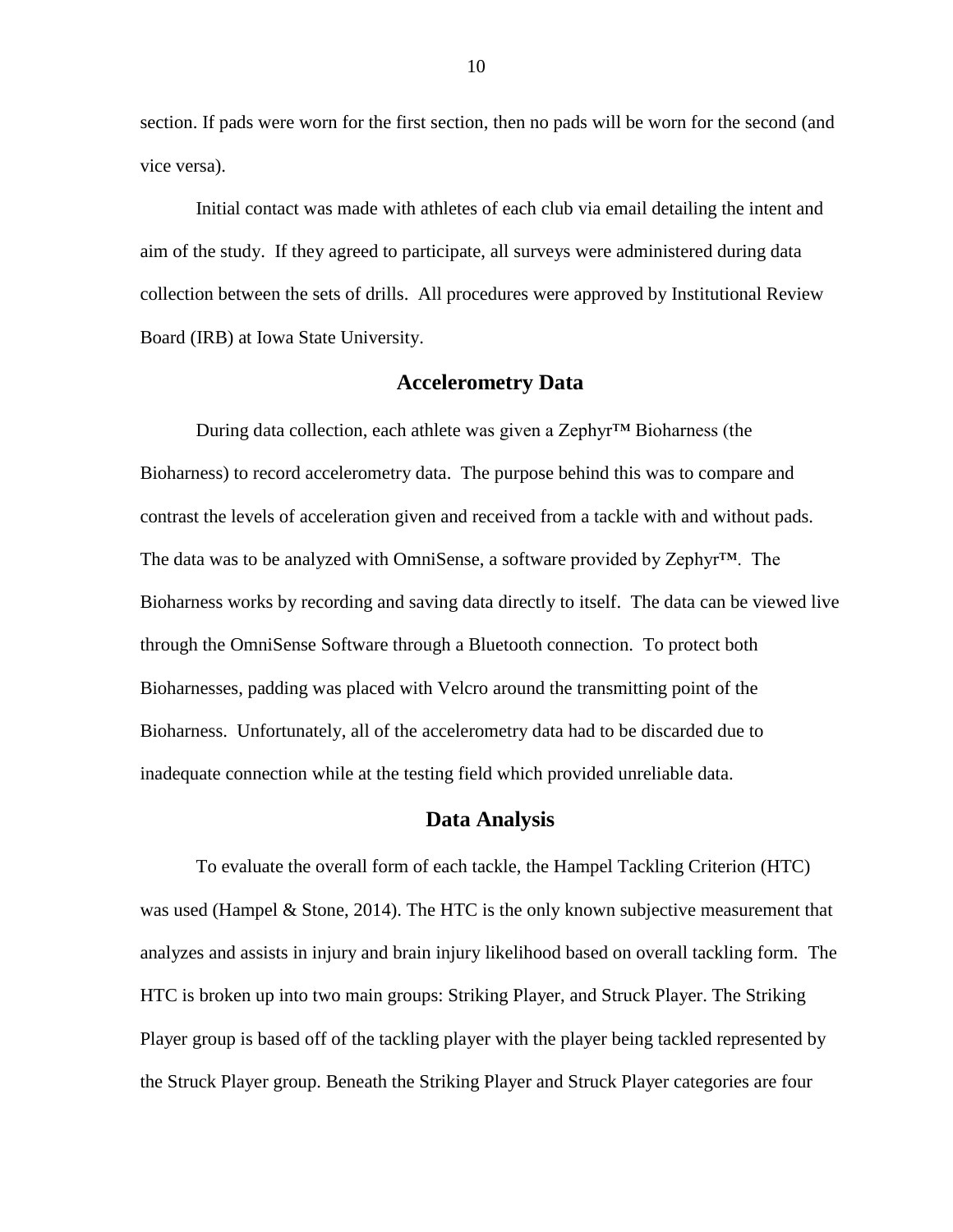sub-categories. Three of these subcategories fall underneath Striking Player, and the other one is under Struck Player. Each of the four total sub-categories are unique qualitative observations with multipliers associated for different levels of each option. The scoring works by taking the subjective multiplier to each of the four categories within the criterion. The highest multiplier (3) is assigned to those behaviors that put players at a higher risk for concussions or mTBI's. The lowest multiplier (1) is for tackles where the striking player has avoided risky maneuvers, and the struck player has been hit other places besides the head/neck. The final score is determined by multiplying each of the multipliers together. Based on this number, the tackle will either be deemed to be low, medium, high, or very high risk of injury. The HTC metric was created as a tool to help coaches, trainers, players, and others involved with the sport, identify potential tackles that could have resulted in head injuries. Twelve participants were shown eleven different videos and asked to analyze them using the HTC. Each video was a replay of a NFL, college, or high school football tackle from a game. Each predetermined very high risk tackle, and all but one of the high risk tackles resulted in concussions. Between the participants, there was 61% overall agreement of where the tackles should be ranked (in terms of risk level). These findings solidified the HTC as a useful tool for people of all backgrounds in identifying tackles that could have resulted in a head injury. Shown in **Table 1** is the table used to analyze each individual tackle. Despite the HTC being a subjective measurement, it was determined that it was a sufficient tool for analyzing what a proper form tackle looks and does not look like.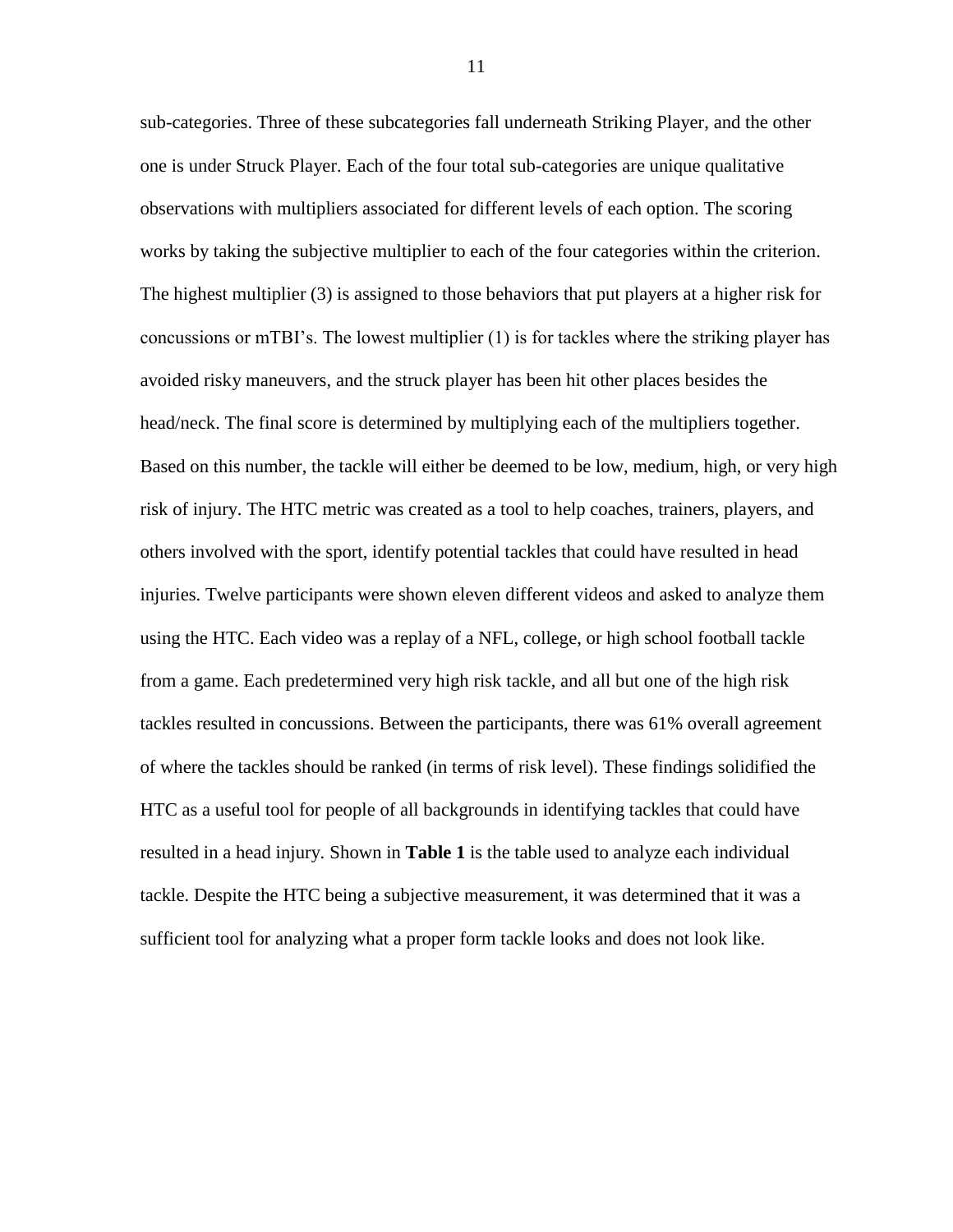| <b>Hampel Tackling Criterion</b>               |                   |                |                   |                       |                   |                 |                   |
|------------------------------------------------|-------------------|----------------|-------------------|-----------------------|-------------------|-----------------|-------------------|
| <b>Striking Player</b><br><b>Struck Player</b> |                   |                |                   |                       |                   |                 |                   |
| Leads                                          |                   | <b>Assists</b> |                   | <b>Overall Tackle</b> |                   | <b>Areas of</b> |                   |
| With                                           | <b>Multiplier</b> | with           | <b>Multiplier</b> | Form                  | <b>Multiplier</b> | Impact          | <b>Multiplier</b> |
| Head                                           |                   | Arms           |                   | Proper Form           |                   | Head/Neck       |                   |
| Shoulder                                       |                   | <b>Other</b>   |                   | Projectile            |                   | Torso           |                   |
| Other                                          |                   | None           |                   | Other                 |                   | Other           |                   |

# **Table 1: Hampel Tackling Criterion**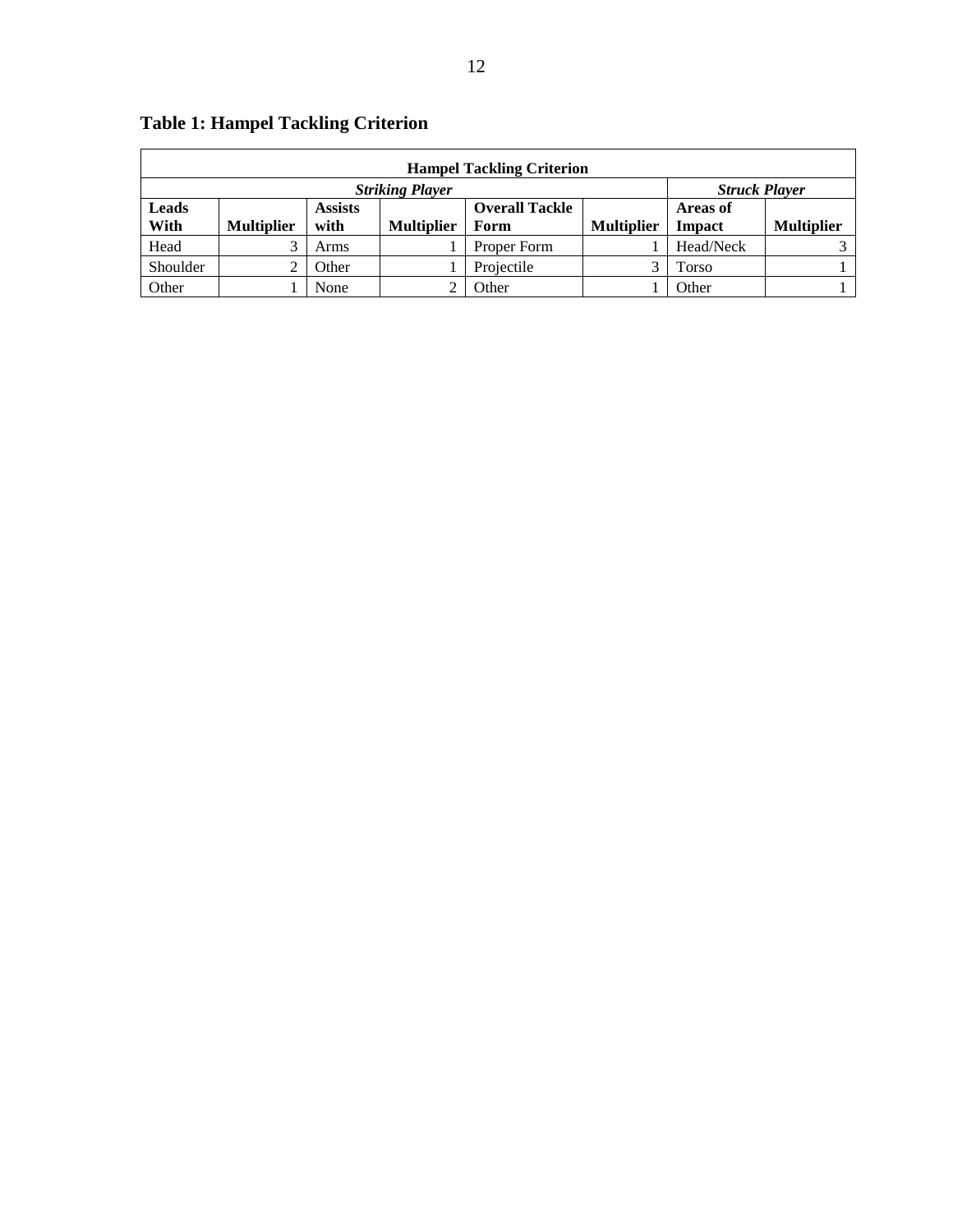## **CHAPTER III: RESULTS**

Eighteen male rugby athletes (nine total matchups) agreed to complete the drills, be videotaped for tackling form analysis (HTC score), and complete each survey. Of the eighteen male athletes, ten of them had four years or less of competitive rugby experience and were 19-24 years of age (mean  $\pm$  SD, 20.9  $\pm$  1.5). The other eight participants had more than four years of experience and were 19-35 years of age (mean  $\pm$  SD, 23.6  $\pm$  4.9).

#### **HTC Scores**

There were a total of 360 tackles performed between the nine matchups. Of the 360 total tackles, half of them were performed where neither player was wearing pads and the other half where both players were wearing pads. A paired-samples t-test was conducted to compare the overall tackling form with and without pads being worn. There was a significant difference in the scores for overall tackling form for pads  $(M=5.001, SD=1.099)$ and without pads (M=2.516, SD=0.433) conditions;  $t(17)=6.314$ , p=.0001. To elaborate, these results suggest that padding use does have an effect on overall tackling form. Specifically, the results suggest that when an athlete wears padding, their overall tackling form decreases.

#### **Pre-Trial Survey/Mindset**

The distribution results of the Pre Trial Survey can be seen in **Tables 2 and 3.**  Shown is the amount of people who felt less likely to get hurt with and without wearing helmet and shoulder pads.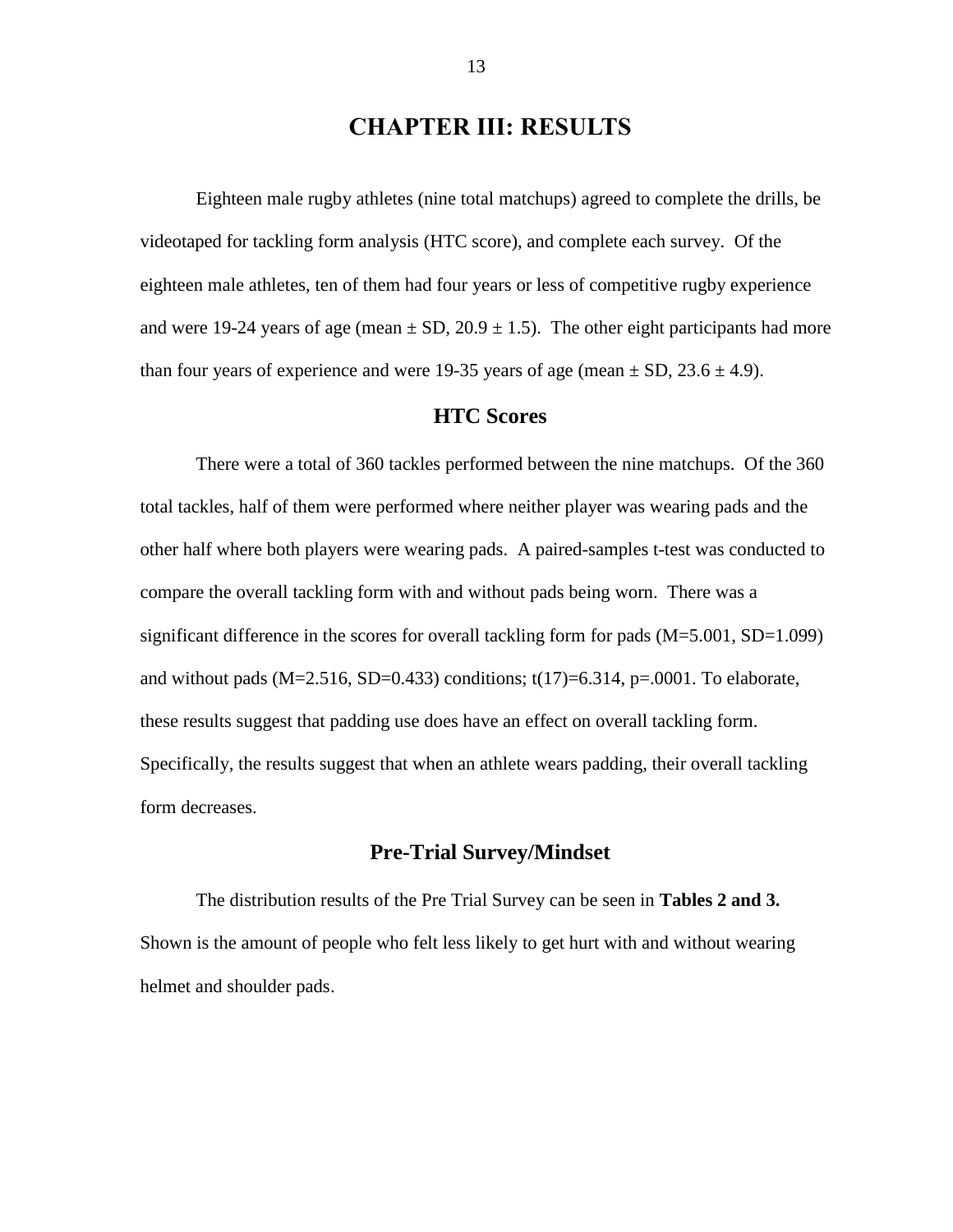| <b>Likelihood of Getting Hurt</b>                 |                      |            |
|---------------------------------------------------|----------------------|------------|
| <b>Mindset</b>                                    | <b>No. of People</b> | Percentage |
| Felt less likely to get hurt tackling WITH pads   | h                    | 33%        |
| Felt less likely to get hurt tacking WITHOUT pads | 4                    | 22%        |
| Felt no difference                                | 8                    | 44%        |
| <b>Total</b>                                      | 18                   | 100%       |

#### **Table 2: Breakdown of perceived likelihood of getting hurt**

#### **Table 3: Breakdown of perceived likelihood of getting injured**

| <b>Likelihood of Getting Injured</b>                 |                      |            |
|------------------------------------------------------|----------------------|------------|
| <b>Mindset</b>                                       | <b>No. of People</b> | Percentage |
| Felt less likely to get injured tackling WTH pads    |                      | 28%        |
| Felt less likely to get injured tacking WITHOUT pads | 3                    | 17%        |
| Felt no difference                                   | 10                   | 56%        |
| <b>Total</b>                                         | 18                   | 100%       |

### **Post-Trial Survey**

**Table 4** shows how many total body parts had a score either higher, lower, the same

while comparing with and without pads.

| Table 4: Post-trial survey results |  |  |  |  |  |
|------------------------------------|--|--|--|--|--|
|------------------------------------|--|--|--|--|--|

| <b>Overall Body Part Pain</b>                   |                            |                   |  |
|-------------------------------------------------|----------------------------|-------------------|--|
| <b>Pain Description</b>                         | No. of body parts reported | <b>Percentage</b> |  |
| Felt more pain WITH pads                        | 63                         | 13%               |  |
| Felt more pain WITHOUT pads                     | 6                          | 13%               |  |
| Felt no difference in pain with or without pads | 344                        | 74%               |  |
| Total                                           | 468                        | 100%              |  |

### **Linear Regression – No Padding**

A linear regression was performed in an attempt to view if the perceived likelihood of getting hurt or injured in the drill had an overall effect on the athletes tackling form without padding. When crossing the HTC scores without pads being worn, with the number of responses that showed the athletes felt "safer with pads while tackling" a 95% CI of 2.339- 2.945 was achieved. Then, by crossing the same HTC scores for without pads being worn,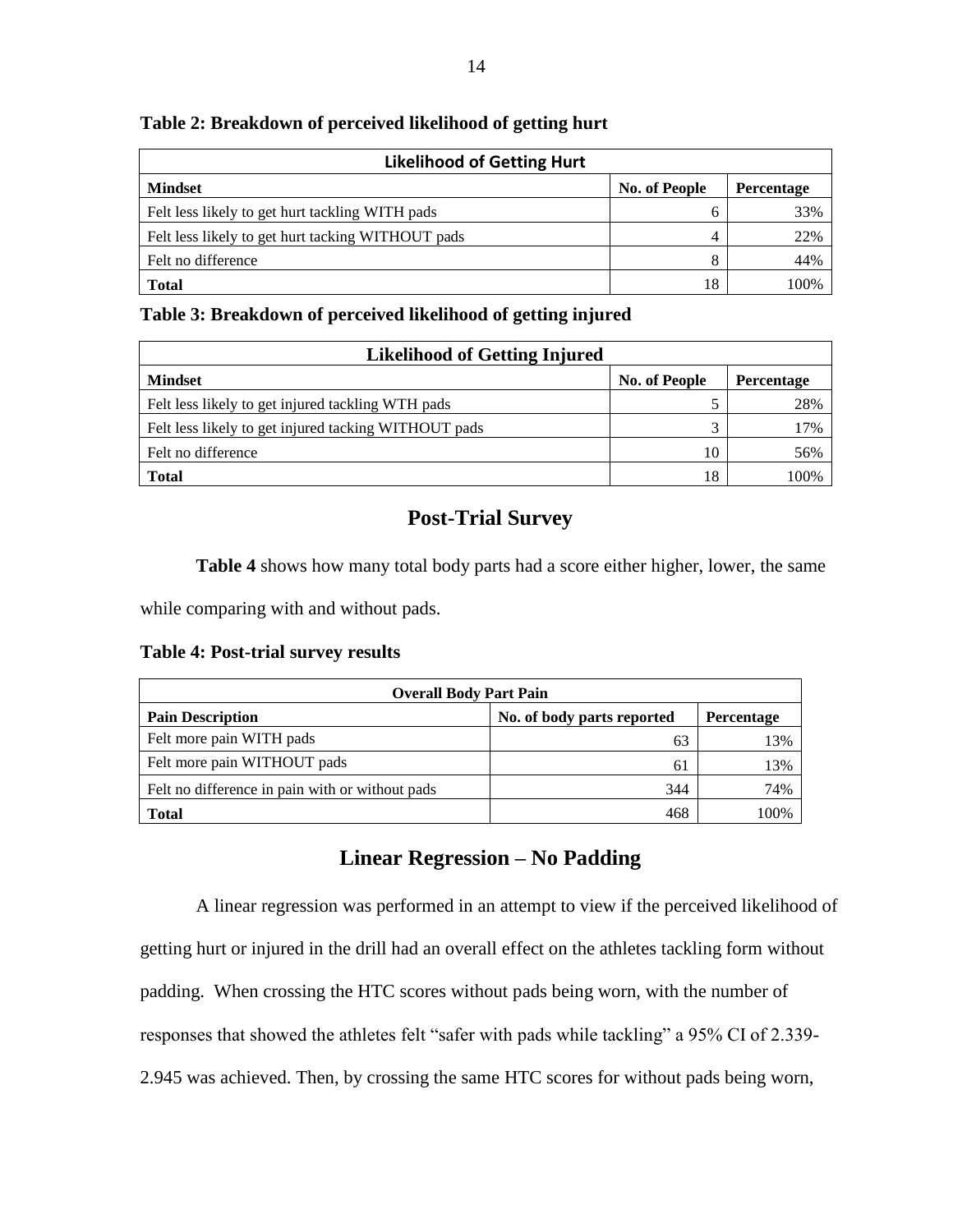with the number of responses that showed the athletes felt "safer without pads while tackling" a 95% CI of 2.28-2.622 was achieved. Since there is an overlap between the two confidence intervals we know the surveyed mindset on how likely they felt they would get hurt or injured did not have an effect on tackling form.

#### **Linear Regression – Padding**

A linear regression was performed to view if the perceived likelihood of getting hurt or injured in the drill had an overall effect on the athletes tackling form with padding. When crossing the padded HTC scores with the number of responses that showed the athletes felt "safer with pads while tackling," a 95% CI of 4.903-5.814 was achieved. When crossing the padded HTC Tackling Form scores with the number of responses that showed the athletes felt "safer without pads while tackling," a 95% CI of 4.369-5.125 was achieved. Similar to the linear regression results for the non-padded section, there is an overlap between to the two confidence intervals telling us the surveyed mindset on how likely they felt they would get hurt or injured did not have an effect on their tackling form while wearing pads.

### **Spearman Rank Test**

The Spearman Rank Test was determined by ranking the median HTC scores for nonpadded and padded tackling scores as seen in **Table 5.**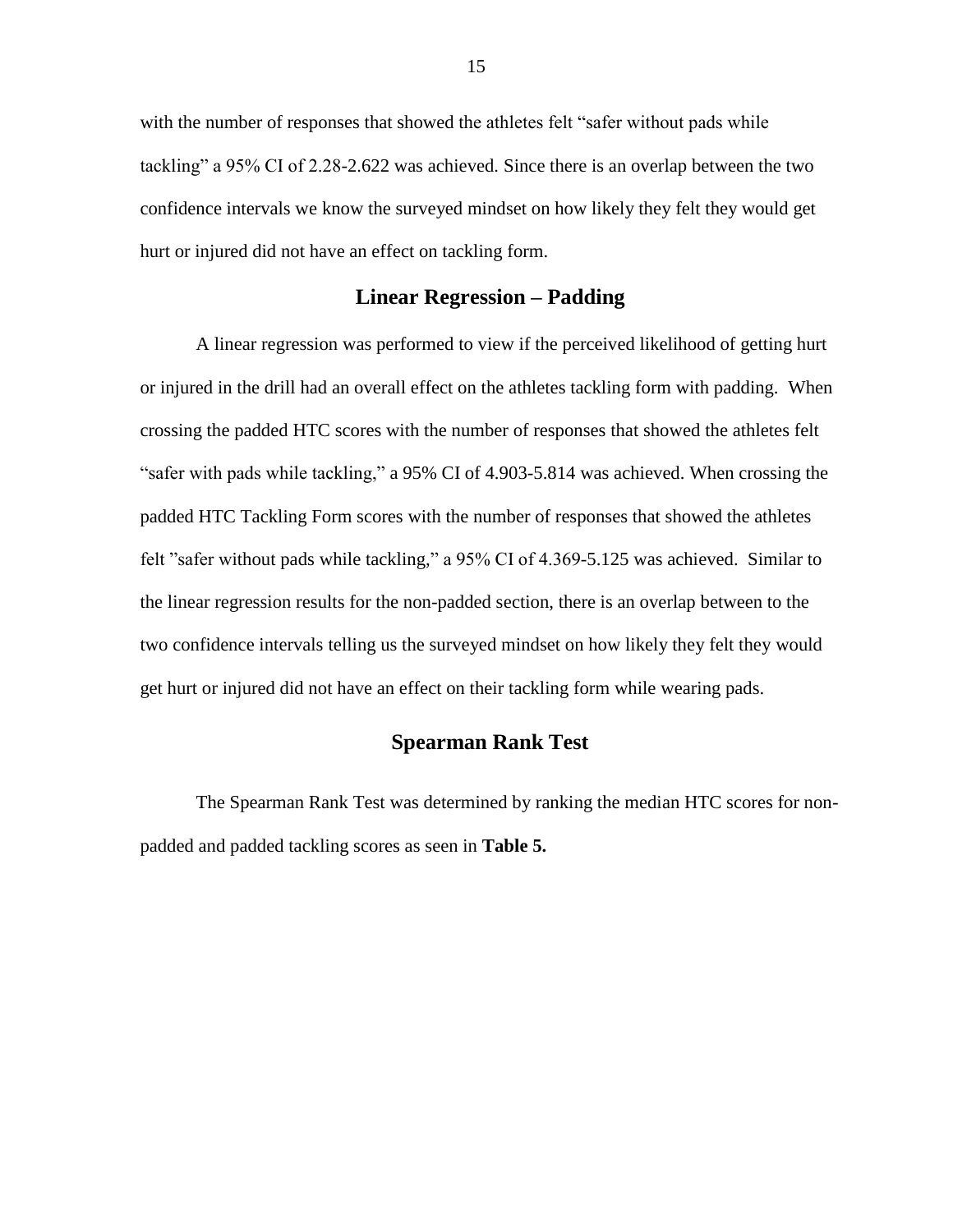| <b>Spearman Rank Test</b> |                      |                    |                                       |  |  |
|---------------------------|----------------------|--------------------|---------------------------------------|--|--|
| <b>Body Part</b>          | <b>Match Up Type</b> | <b>Correlation</b> | <b>Degree of Positive Correlation</b> |  |  |
| Head                      | Non Padded           | 0.754              | Strong                                |  |  |
| Head                      | Padded               | 0.708              | Strong                                |  |  |
| Shoulder                  | Non Padded           | 0.075              | Very Weak                             |  |  |
| Shoulder                  | Padded               | 0.2208             | Weak                                  |  |  |
| Chest                     | Non Padded           | 0.3875             | Weak                                  |  |  |
| Chest                     | Padded               | 0.3375             | Weak                                  |  |  |
| Elbow                     | Non Padded           | 0.1538             | Very Weak                             |  |  |
| Elbow                     | Padded               | 0.375              | Weak                                  |  |  |
| Wrist                     | Non Padded           | 0.1958             | Weak                                  |  |  |
| Wrist                     | Padded               | 0.525              | Moderate                              |  |  |
| Hips                      | Non Padded           | 0.1958             | Weak                                  |  |  |
| Hips                      | Padded               | 0.525              | Moderate                              |  |  |
| Thighs                    | Non Padded           | 0.1625             | Very Weak                             |  |  |
| Thighs                    | Padded               | 0.675              | Strong                                |  |  |
| Knees                     | Non Padded           | 0.3958             | Weak                                  |  |  |
| Knees                     | Padded               | 0.675              | Strong                                |  |  |
| Calves                    | Non Padded           | 0.3875             | Weak                                  |  |  |
| Calves                    | Padded               | 0.3                | Weak                                  |  |  |
| Ankles                    | Non Padded           | 0.7625             | Strong                                |  |  |
| Ankles                    | Padded               | 0.525              | Moderate                              |  |  |
| Feet                      | Non Padded           | 0.7625             | Strong                                |  |  |
| Feet                      | Padded               | 0.525              | Moderate                              |  |  |

**Table 5: Spearman rank test for post-trial survey and HTC Scores**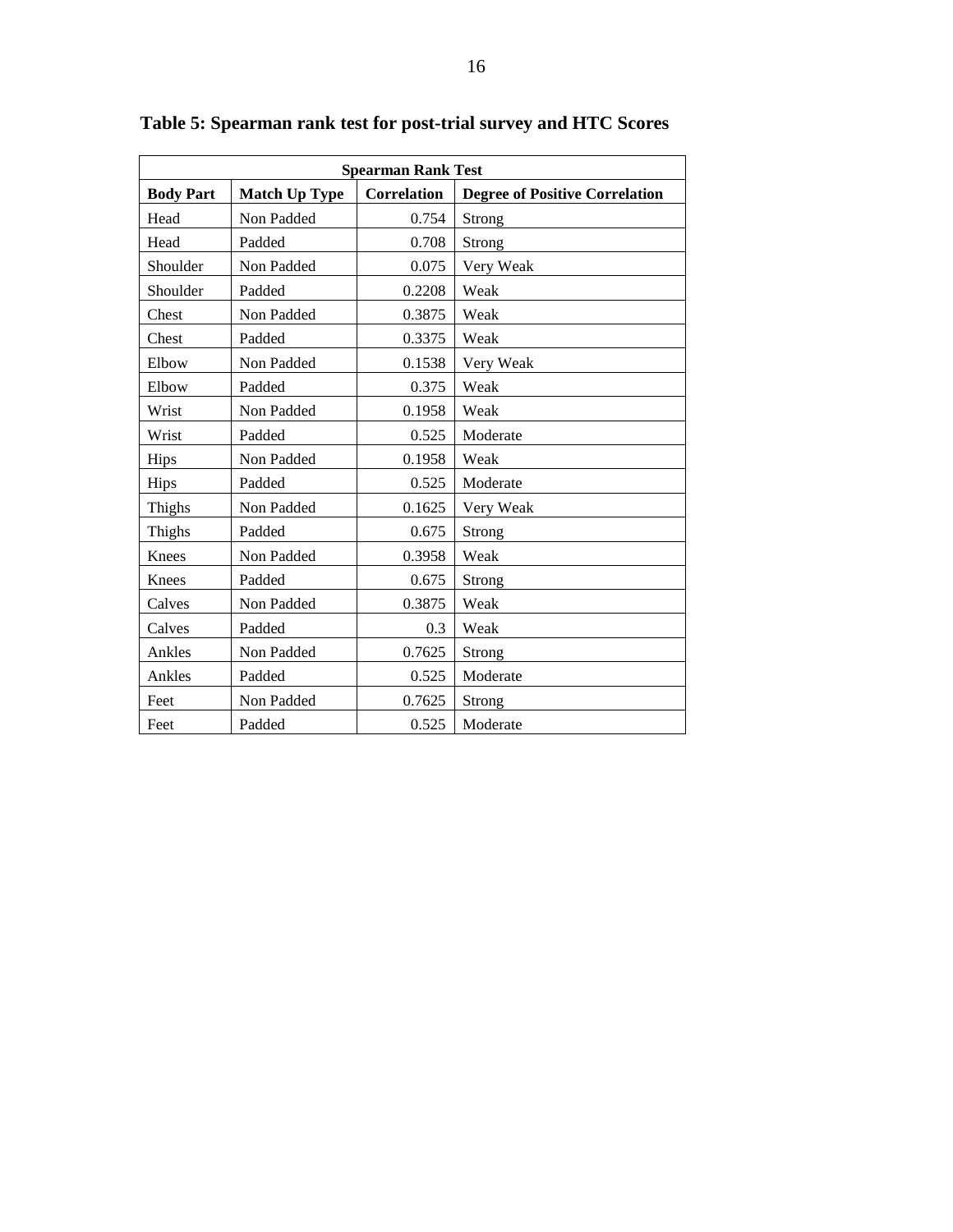## **CHAPTER IV: DISCUSSION**

The purpose of our study was to evaluate the effects the use of shoulder pads and helmets had on overall tackling form, perceived likelihood of getting hurt or injured, and pain levels throughout the body. No known studies to date have evaluated the effect of padding on overall tackling form. Our main findings show that overall tackling form decreased with the utilization of padding, supporting the initial hypothesis. As the participating rugby players added protection to their head and shoulders, they subconsciously lowered their standards for proper tackling technique and strayed from how they had been coached. Despite the overall form decreasing with the addition of padding, prior mindset of how likely they felt they would get hurt or injured was not a factor. However, previous studies have shown that the use of helmets and shoulder pads increase the insulation as well as the amount of energy required to perform each exercise due to added weight and altered biomechanics (McCullough & Kenney, 2003, Kulka & Kenney, 2002) which may have been a reason for the decrease in form.

From the Spearman Rank Test, the head, ankles, and feet had the strongest overall correlation with the median HTC scores for both pads and no pads. This means that as HTC score increased, and tackling form decreased, pain in those respective body parts increased as well for both the padded and non-padded tackles.

As stated earlier, HTC score increases due to overall form decreasing. One of the main factors of the HTC scoring system deals with what body part the tackling player led with. If the player led with their shoulder as they were taught, they would receive a score of one for that category, which does not impact the overall score. However, if they lead with their head a multiplier of three will then be applied which greatly raises the overall score.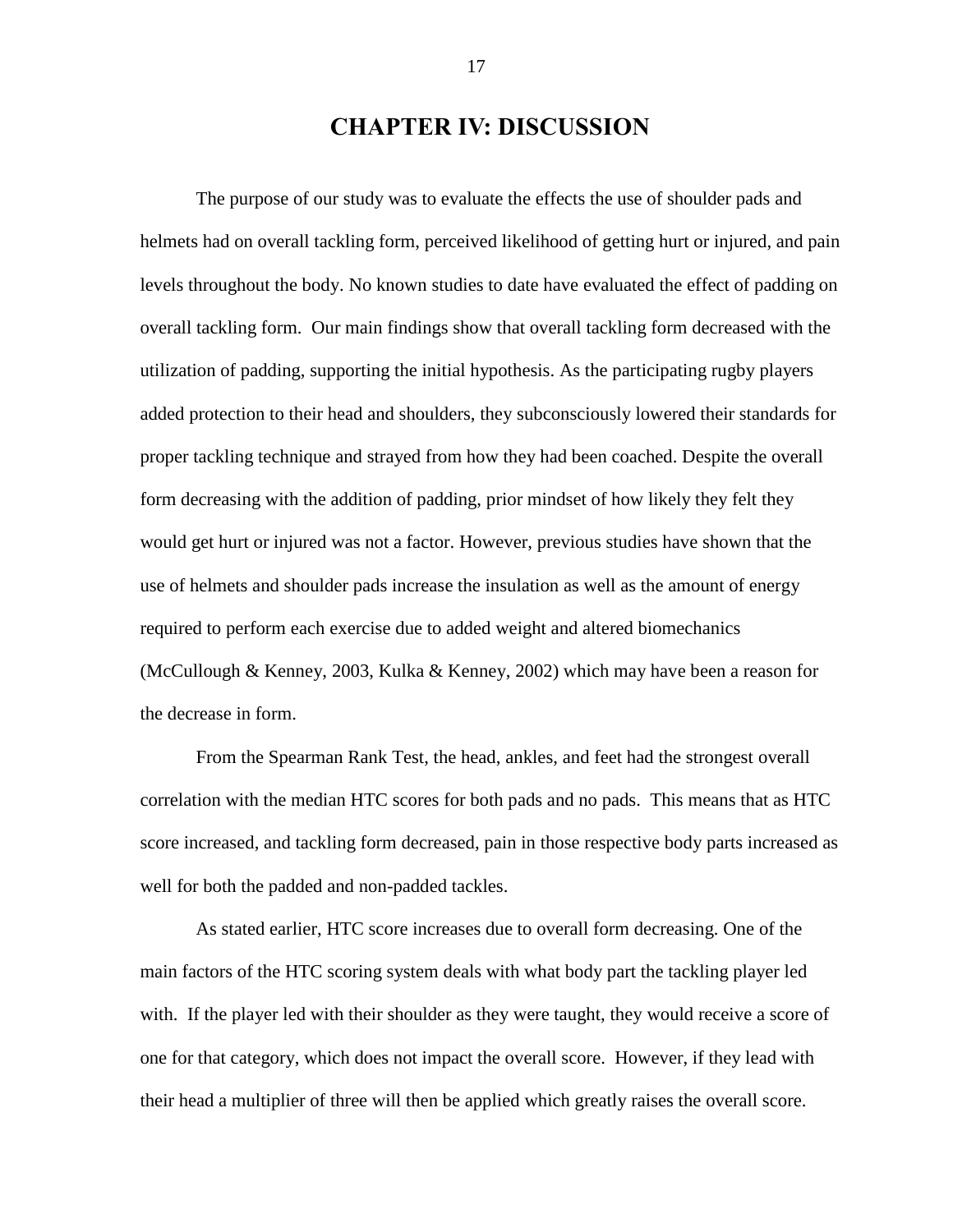The transition from the shoulder to head becoming the 'tip of the spear' in many of these tackles may explain despite the use of the helmet, more pain being felt in the athletes' heads. This conclusion may be able to be explained by a study which showed that the head was the most sensitive part of the body (Cotter, Zeyl, Keizer, Taylor & Epstein, 1996). This mixed with the head becoming more a tool in improper form tackles helps justify the increase in pain with decrease in form. Since the studied athletes experienced more pain in their heads even with helmets on during tackling, this supports a growing argument that helmets may actually be the problem, not the solution to football's concussion epidemic. Ainissa Ramirez, author of *Newton's Football: The Science Behind America's Game* (2013) even states in her book that helmets should potentially be banned all together, and noted that sports like rugby and Australian rules football have much lower concussion rates than American football.

With current professional and collegiate athletes potentially stuck in their ways from years and years of improper tackling deployments, reducing the level of equipment may be best suited elsewhere. A proactive approach to finding a solution instead of a reactive approach may be where the answer lies. For instance, youth football athletes that are just trying out the sport could potentially benefit greatly from the reduction of padding. As the results show, the addition of padding decreases overall tackling form so reducing padding at a younger age could lead to improved form in later years and higher skilled playing levels.

#### **Limitations**

This study had several limitations. Our small and localized sample size was sufficient for the study, but is not large enough to guarantee that the use of helmets and shoulder pads should be removed from football. Also, the subjective HTC scores were calculated by the PI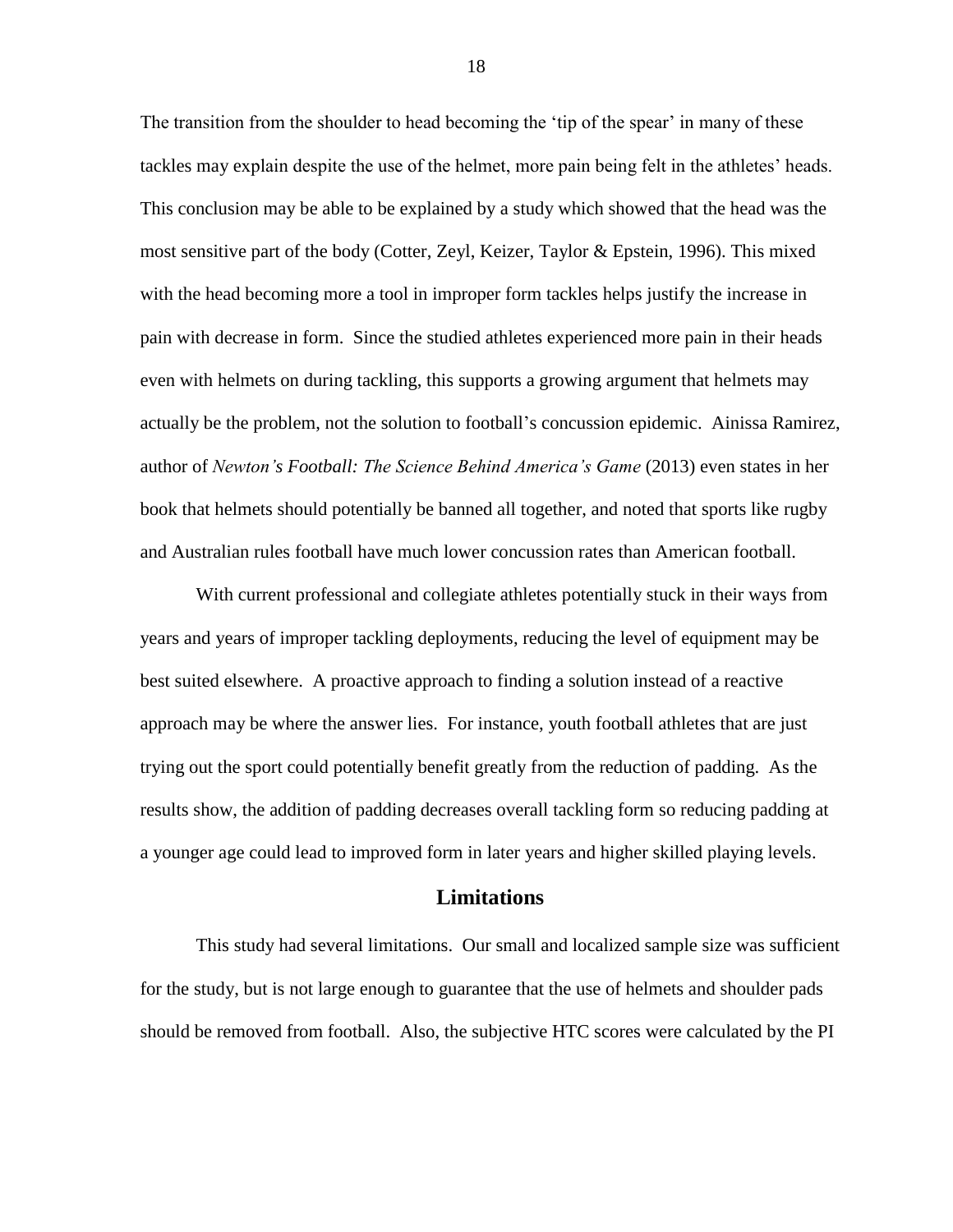who understands without multiple people scoring each tackle, it is impossible to entirely eliminate bias.

Another limitation of the study involves the type of concussion being tested for. Many concussions come from the act of tackling or being tackled, but not all of them do. This study does not incorporate the likelihood or impact padding has on concussions caused by head to ground impact.

Equipment availability was another limitation. The local high school was able to lend 7 pairs of helmets and shoulder pads of many sizes for the study. Having a wide range of sizes allowed for the experiment to include athletes of many sizes, but it was not possible to guarantee perfect fit, which could have affected mindset, overall tackling form, and pain.

Prior to conducting the experiment, the main plan was to conduct full contact rugby matches and not just tackling drills. Due to scarcity of eligible athletes this was not possible. That being said, having athletes in a full contact game, simulating real "game speed," could have had an impact.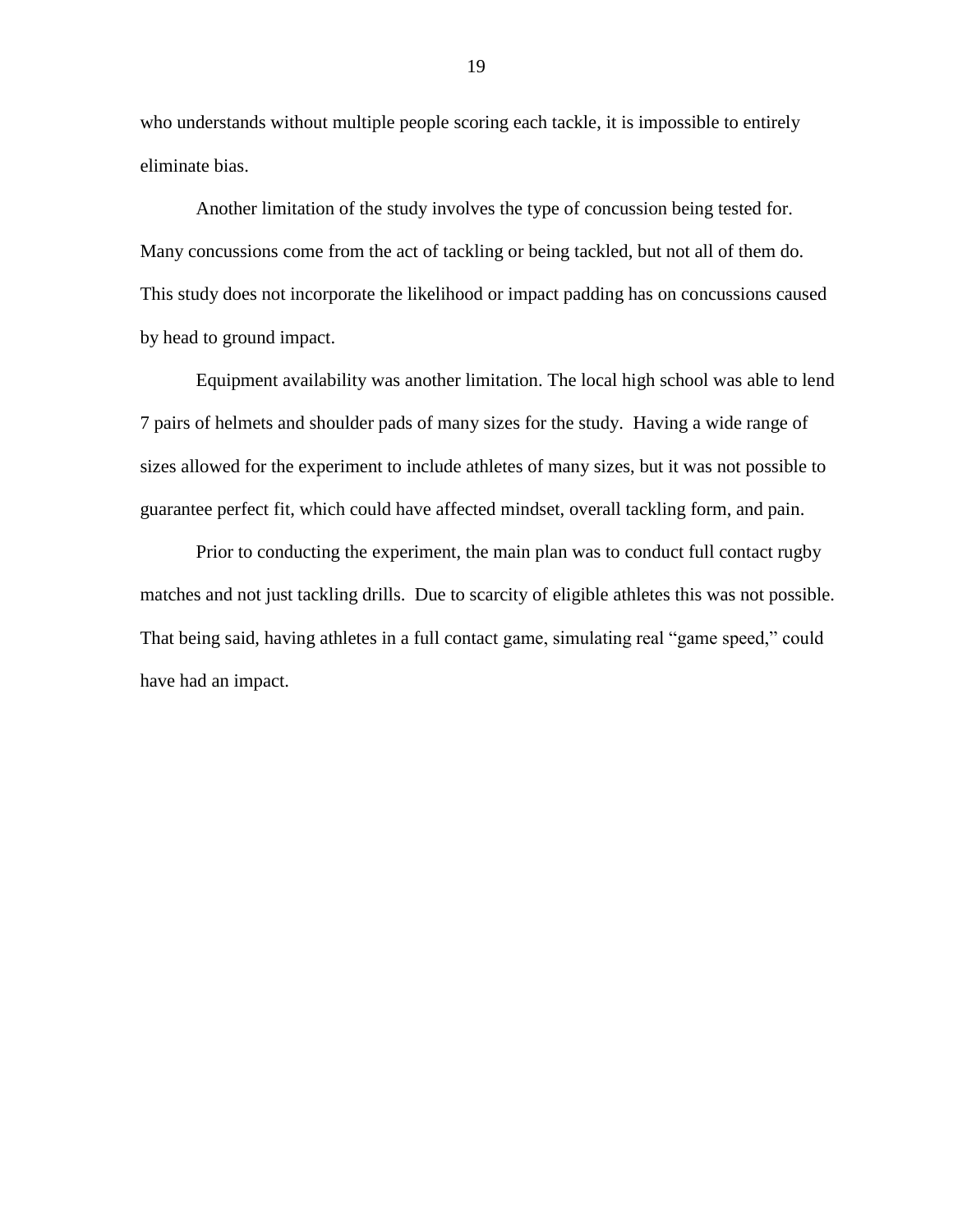# **CHAPTER V: CONCLUSION**

In conclusion, for padded and non-padded tackles, there was statistical significance showing how as form decreased the level of pain experienced in the head, ankles and feet also increased. Also, that as the athletes transitioned from non-padded to padded tackles, their overall form had worsened. This leads to the recommendations of potentially removing helmets or solely just facemasks from football. If done so, the potential reduction in improper tackles may lead to the decrease in concussion rates in football. However despite the recommendation and speculation, further research is needed. Future studies will need to continue to determine the exact threshold for concussions, and determine if any correlations exist within figuring out how much equipment to remove, if any.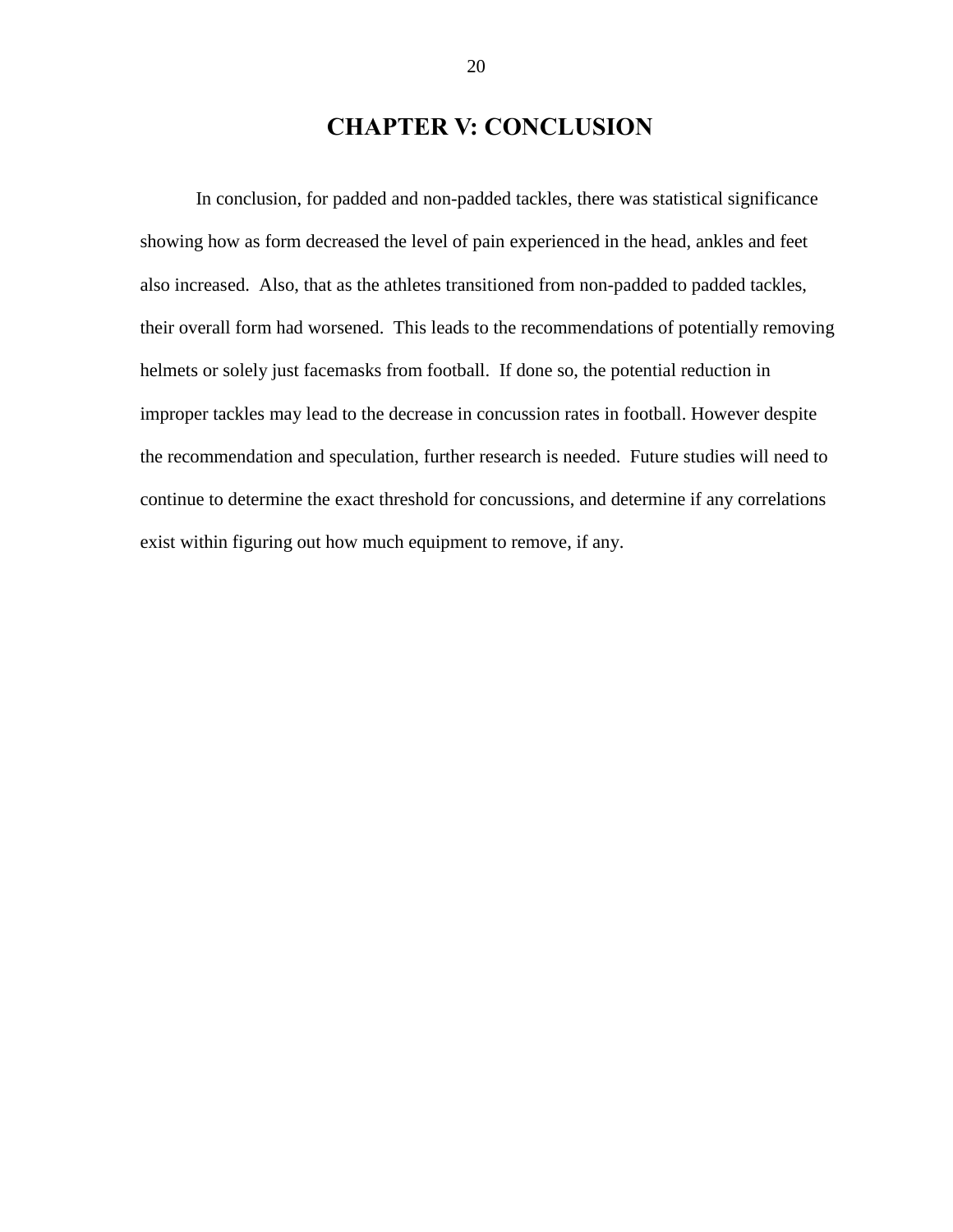#### **REFERENCES**

- Concussion in Sports. (2013, July 22). Retrieved January 26, 2015, from <http://www.cdc.gov/concussion/sports/>
- Cotter, J., Zeyl, A., Keizer, E., Taylor, N., & Epstein, Y. (1996). Role of local skin temperature in determining the perception of local and whole-body thermal state. In Y. Shapiro & D. Moran (Eds.), Environmental Ergonomics: Recent Progress and New Frontiers (pp. 85-88). London: Freund Publishing House.
- Estimated Probability of Competing in Athletics Beyond the High School Interscholastic Level. (2013, September 24). Retrieved February 10, 2015, from https://www.ncaa.org/sites/default/files/Probability-of-going-promethodology\_Update2013.pdf
- Faul, M., Xu, L., Wald, M., & Coronado, V. (2010). Brain Injury in the United States: Emergency Department Visits, Hospitalizations and Deaths 2002–2006. Atlanta: Centers for Disease Control. Retrieved from http://www.cdc.gov/traumaticbraininjury/pdf/blue\_book.pdf
- Gessel, L. M., Fields, S. K., Collins, C. L., Dick, R. W., & Comstock, R. D. (2007). Concussions Among United States High School and Collegiate Athletes. Journal of Athletic Training, 42(4), 495–503.
- Hampel, M., & Stone, R. (2014). Improving the Diagnosis of Potential Concussion Victims in American Football through Hampel Tackling Criterion. PROCEEDINGS OF THE HUMAN FACTORS AND ERGONOMICS SOCIETY ANNUAL MEETING, 58(1), 1214-1218.
- USA Football: Heads Up Tackling (2010). Retrieved February 9, 2015, from http://usafootball.com/health-safety/how-to-tackle
- Humphreys, B., & Ruseski, J. (2008). Estimates of the Size of the Sports Industry in the United States. Retrieved January 12, 2015, from http://college.holycross.edu/RePEc/spe/HumphreysRuseski\_SportsIndustry.pdf
- Kontos, A. P., Collins, M., & Russo, S. a. (2004). An Introduction to Sports Concussion for the Sport Psychology Consultant. *Journal of Applied Sport Psychology*, *16*(February 2015), 220–235. doi:10.1080/10413200490485568
- Kontos, A. P., Elbin, R. J., Fazio-Sumrock, V. C., Burkhart, S., Swindell, H., Maroon, J., & Collins, M. W. (2013). Incidence of sports-related concussion among youth football players aged 8-12 Years. *Journal of Pediatrics*, *163*(3), 717–720. doi:10.1016/j.jpeds.2013.04.011